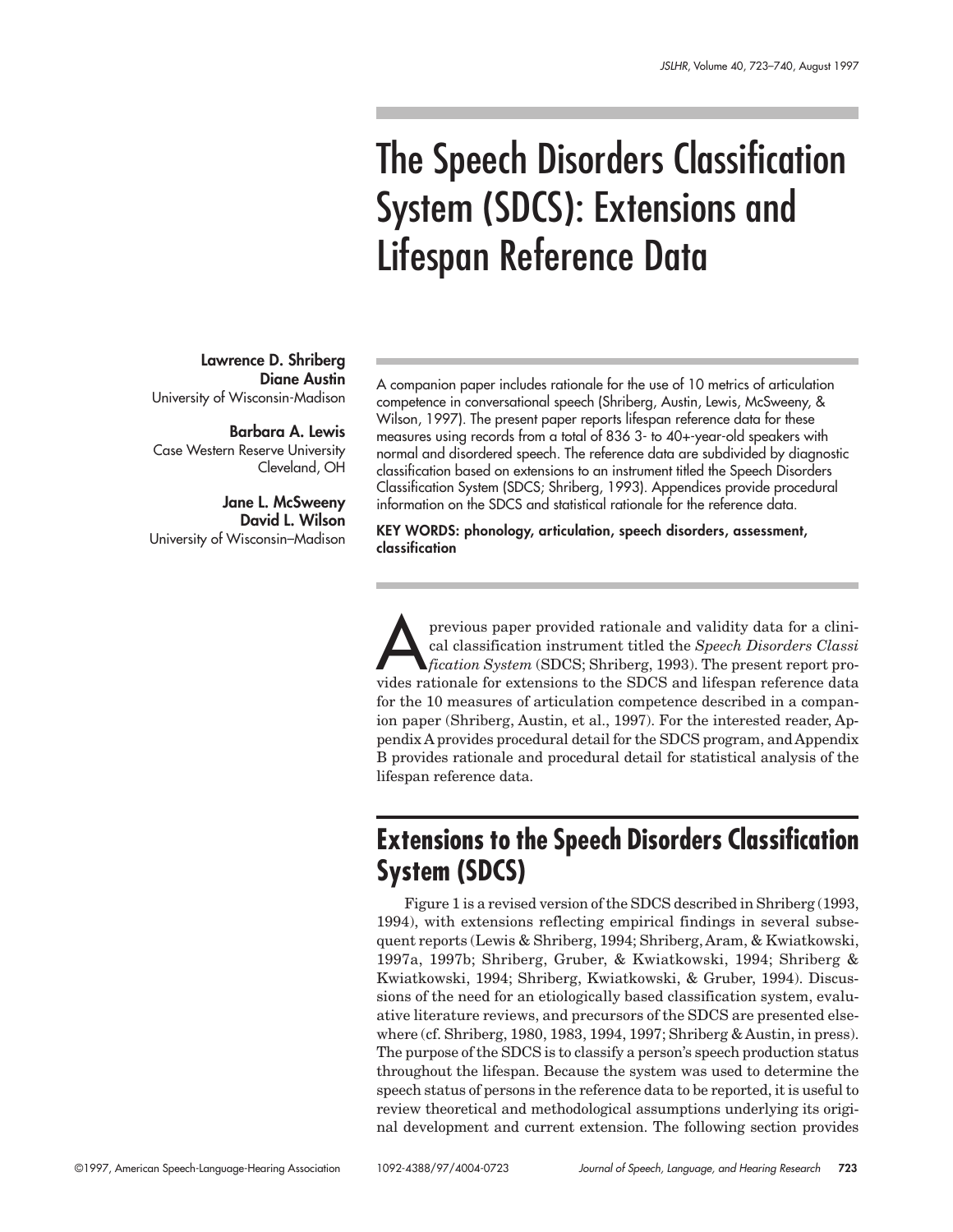

Figure 1. Revised version of the Speech Disorders Classification System (SDCS). The solid lines depict descriptive subtypes; the dashed lines depict putative etiologic classifications.

an overview of those perspectives, and Appendix A provides a technical review of program steps. As shown in Figure 1, the SDCS system is organized by both *descriptive subtypes* and *etiologic subtypes*.

# **Descriptive Subtypes**

The boxes in Figure 1 represent descriptive (solid lines) and etiologic (dashed lines) subtypes of speech disorders based on a speaker's current and prior speech production status as sampled in conversation (cf. Shriberg 1993, 1994). The upper leftmost box includes two types of speakers: those who have had normal acquisition of speech and those whose speech disorders have normalized (*normal or normalized speech acquisition:* NSA). The two upper rightmost boxes include adult and child speakers whose speech patterns are classified as *nondevelopmental speech disorders* and *speech differences*. Nondevelopmental speech disorders occur after the developmental period for speech acquisition, nominally after age 9. Speech differences include all speech and prosody-voice patterns that speakers may seek help in changing, such as patterns associated with multicultural diversity and the acquisition of English as a second language. Competent speech clinicians make clear classification distinctions

Journal of Speech, Language, and Hearing Research

between *differences* and *disorders*, although procedures used to help persons modify speech differences are generally similar to procedures used to normalize speech disorders.

The middle box in the upper row of Figure 1, *developmental phonological disorders* (DPD), is divided into 3 descriptive types: speech delay (SD), questionable residual errors (QRE), and residual errors (RE).

#### **Speech Delay (SD)**

SD is the classification for children younger than 9 years who have persisting deletion and substitution errors on low intelligibility  $(\leq 75\%)$  not observed in typically speaking children of the same chronological age. The four putative etiologic subtypes of SD shown in dashed lines are described elsewhere (Shriberg, 1994, 1997; Shriberg & Austin, in press).

#### **Questionable Residual Errors (QRE)**

QRE is the classification for children age 6 years to 8 years 11 months whose error patterns include only common clinical distortions (or substitutions that are difficult to discriminate from common clinical distortions, e.g., w/r is similar to derhotacized /r/; see list of QRE substitutions in Appendix A). Some children with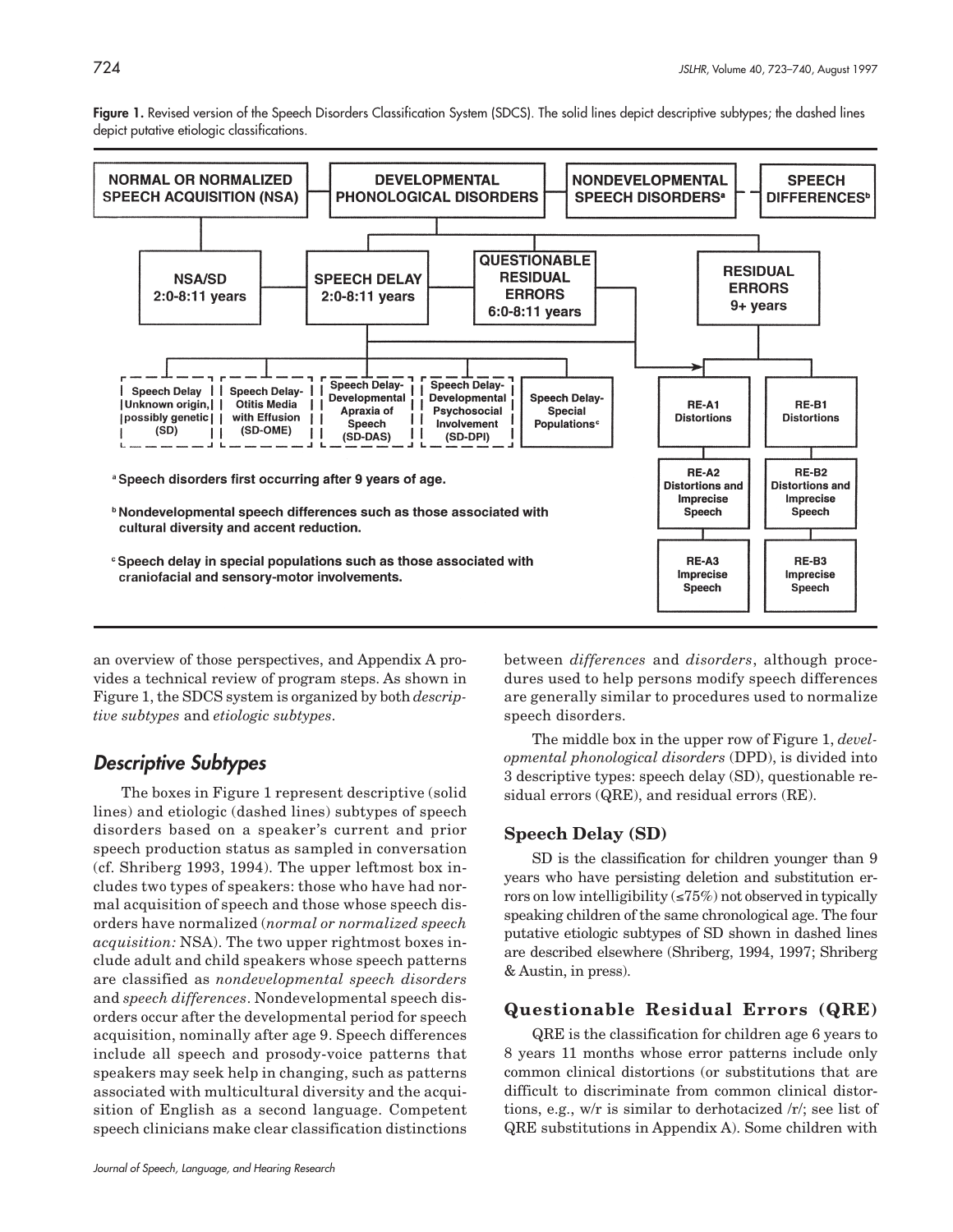QRE could be children who normalized from SD or NSA/ SD status, or, as indicated in Figure 1, they could have no such history. Such errors *may* normalize by age 9, or they could persist.

#### **Residual Errors (RE)**

RE is the classification for speakers 9 years old and older who continue to have speech errors. RE includes two subtypes, RE-A and RE-B (Shriberg, 1993, 1994). Children and adults classified as RE-A have histories of SD, whereas speakers classified as RE-B do not have such histories. The three numbered subtypes classify the error type patterns: RE-A1 or RE-B1 is for residual common distortion errors only (as listed in Shriberg, 1993, Appendix), RE-A2 or RE-B2 is for residual common distortions and imprecise speech (omissions and substitutions; cf. Shriberg, 1993), and RE-A3 or RE-B3 is for imprecise speech. The RE-2 and RE-3 forms of residual errors may have very low prevalence in adult populations. The utility of these RE subtypes for descriptive-explanatory research is illustrated in Shriberg, Aram, et al. (1997a, 1997b), in which SDCS classifications are used to classify the speech status of children ranging in age from approximately 3 to 15 years.

## **New Classification Category for Speech as a Continuous Trait**

In addition to the SDCS descriptive subtypes of NSA, SD, QRE, and RE (with its six subtypes), an additional classification was found to be needed in studies using the SDCS approach since 1993 (Shriberg). Although clinical concerns dictate that children be classified as normal (NSA) or speech delayed (SD) during the developmental period, this dichotomy is imposed on an underlying continuous verbal trait. For both research and clinical purposes, it is appropriate to provide a classification category for error patterns intermediate between NSA and SD. As shown in Figure 1, a descriptive subtype termed NSA/SD has been added to those described in Shriberg, 1993. The slash between the two stems indicates that NSA/SD truly falls between NSA and SD. As discussed later, alternative perspectives on children classified as NSA/SD depend on the particular purpose for which SDCS classification is being used.

#### **Special Populations**

The remaining SDCS classification in Figure 1 (indicated by solid lines) represents a placeholder for all other forms of speech delay found in *special populations* (a term used in Bernthal & Bankson, 1994). Etiologic subtypes in this category of special populations include speech delay associated with frank deficits in mechanism (e.g., tracheostomy), cognitive-linguistic (e.g., cognitive disability), and psychosocial (e.g., elective mutism) processes. Children in these special populations require special types of services and have specific types of speech involvements that differ from other forms of speech delay. However, because their deficits occur within the developmental period for speech acquisition, their profiles of speech delay may also be similar in many ways to the speech involvements of children in each of the other proposed etiologic subgroups. Thus, for both theoretical and applied educational purposes, it is useful to include this aggregate classification category within the SDCS system.

# **SDCS Classifications Six Conventions Subserving Validity and Reliability Needs**

Classification of a transcript into one of the descriptive subtypes above is performed by SDCS software using rules tables developed from review of normative data on speech-sound acquisition (cf. Shriberg, 1993, Appendix). Appendix A includes a graphic illustrating the decision rules used by the SDCS to classify a conversational speech sample as modified by the conventions described below. Although the etiologic subtypes are central in associated research, the SDCS software currently makes only *descriptive* subtype classifications. That is, to date the SDCS does not have the diagnostic markers to discriminate among the four etiologic subtypes of speech delay shown in dashed lines in Figure 1 (cf. Shriberg & Austin, in press). To understand the reference data to follow, it is important to describe six validity and reliability considerations used in the classification process. For ease of understanding these technical details, key concepts are italicized.

First, although the SDCS tabulates all speech errors, only age-inappropriate errors that occur in at least *two different words* are used for classification decisions. Moreover, because there are few developmental data on word-medial consonant development, errors in medial position are excluded from the classification decision process, as are sound changes termed casual forms (e.g., "I donno").

Second, to ensure the validity of NSA, NSA/SD, and QRE classifications, the *Intelligibility Index* (II) and the *number of usable words* in the sample are examined. Because the SDCS uses conservative criteria in making classification assignments (i.e., the default is NSA), a sample that is too brief or too unintelligible may not contain enough information for the program to assign an appropriate disorder classification. If the II is 75% or lower and the sample receives a preliminary classification of NSA, NSA/SD, or QRE, the sample is reclassified as SD! (with the ! indicating that the classification was made using intelligibility criteria). Similarly, if the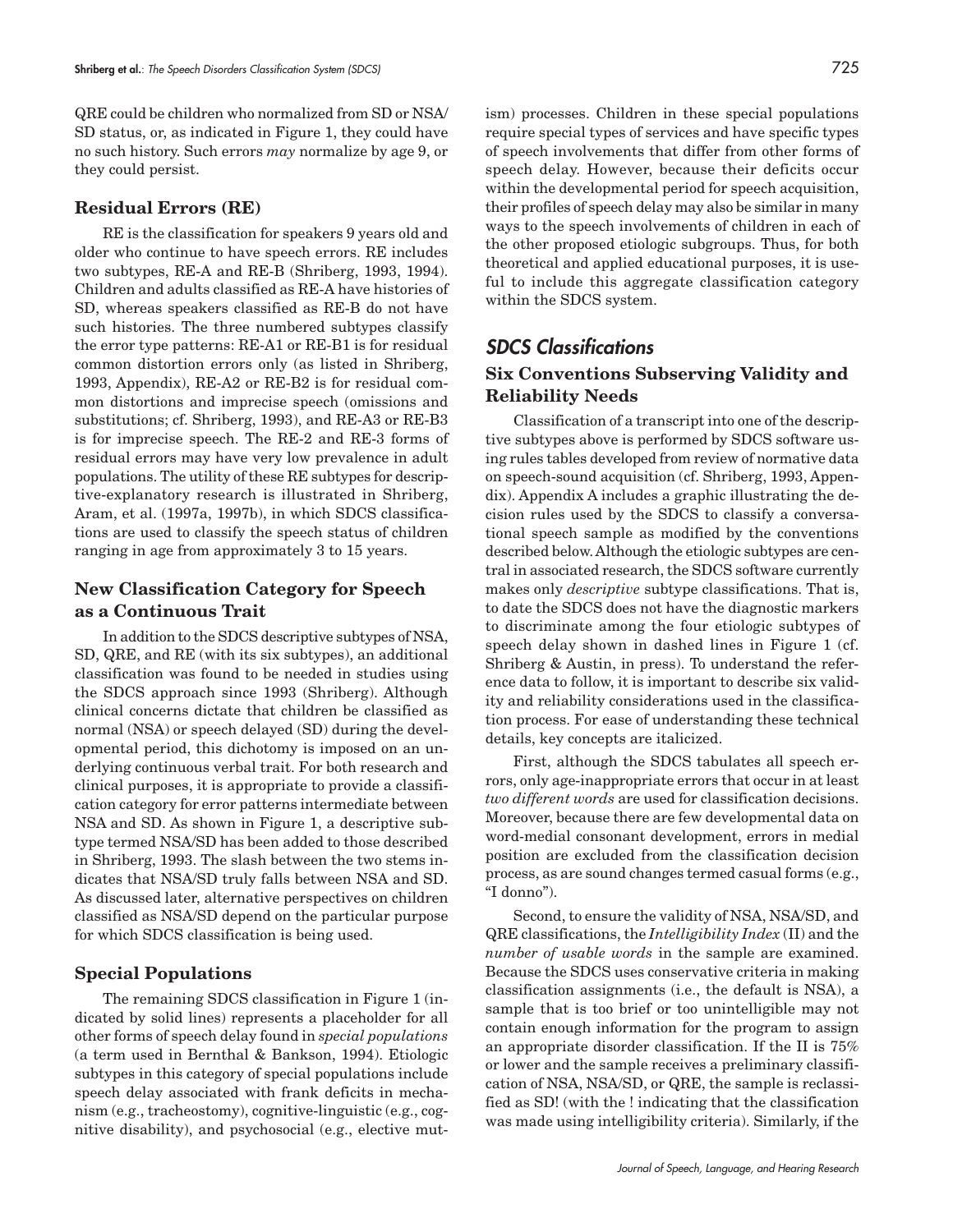II is between 76% and 80% (inclusive) and the original classification is NSA or QRE, the sample is reclassified as NSA/SD!. If there are fewer than 100 usable words in a sample, an asterisk (\*) is appended to the classification to indicate that detailed examination of the sample or a longer conversational speech sample may be needed to make an accurate classification.

Third, if a speaker has age-inappropriate errors for only one sound, or has an incomplete inventory of word shapes, consonants, or vowels/diphthongs, the NSA classification is enclosed in *curly braces* (i.e., {NSA}). Moreover, if a speaker has made age-appropriate errors on one or more sounds, a "-" is added to the NSA stem (i.e., NSA- or {NSA-}).

Fourth, when young children (aged 2 years to 5 years 11 months) meet criteria for SD, but would not be classified as SD if they were one year younger, the SD classification is prefixed by *Questionable* (i.e., QSD).

Fifth, when an older (9+ years) speaker's error pattern is between NSA and one of the RE types, the classification is enclosed in *square brackets* to indicate that it is a marginal classification (e.g., [RE-A1]). For younger children, marginal classifications are subsumed by either {NSA} or NSA/SD.

Sixth, when a speaker's error pattern includes uncommon clinical distortions in over 20% of words (see list of uncommon distortions in Shriberg, 1993), the *suffix "+"* is added to the classification stem (e.g., SD+, RE-A1+). A square bracket around the "+"  $(e.g., SD[+]$  indicates that only 10% to 20% of the words in the sample contain these distortions.

Thus, in combination, these six conventions lead to several variants of each main classification type (e.g., {NSA-}\*, QSD[+], NSA–/SD! [RE-A2][+]). For particular clinical and research applications, such classification detail is ignored or retained, depending on validity, reliability, and efficiency needs. For example, the sample reference data to follow does not differentiate among the prevalence percentages for bracketed versus unbracketed classifications.

# **Lifespan Reference Data Articulation Competence Measures**

A companion paper (Shriberg, Austin, et al., 1997) describes 10 measures of articulation competence that can be calculated from a conversational speech sample. Rationale is provided for the following alternatives to the Percentage of Consonants Correct (PCC): Percentage of Consonants Correct–Adjusted (PCC-A), Percentage of Consonants Correct–Revised (PCC-R), Percentage of Consonants in the Inventory (PCI), Articulation

Competence Index (ACI), Percentage of Vowels/Diphthongs Correct (PVC), Percentage of Vowels/Diphthongs Correct–Revised (PVC-R), Percentage of Phonemes Correct (PPC), Percentage of Phonemes Correct–Revised (PPC-R), and the Intelligibility Index (II). For each of the consonant measures (PCC, PCC-A, PCC-R, ACI, PCI), subscale data are also provided by developmental sound class (Early-8, Middle-8, Late-8). Transcription reliability data and standard error of measurement data are provided for all measures and submeasures (including reliability of SDCS classification) with the exception of the Intelligibility Index.

A brief review of the characteristics of some of these measures is important to the discussion of the reference data. For three "original" measures of consonants (PCC), vowels (PVC), or phonemes (PPC) "revised" measures have been derived (i.e., PCC-R, PVC-R, PPC-R). For consonants, there is also an "adjusted" measure (PCC-A). The original, revised, and adjusted measures differ in the way they score speech-sound distortions. The original measures score all omissions, substitutions, and distortions as errors, whereas the revised measures score only omissions and substitutions as errors. The PCC-A makes a further distinction, dividing distortion errors into common clinical distortions and uncommon clinical distortions, and scoring only omissions, substitutions, and uncommon clinical distortions as errors.

# **Database**

Since approximately 1980, essentially similar conversational speech protocols and data reduction procedures have been used to obtain, transcribe, and format speech samples from children and adults for computerized analyses (cf. Shriberg, 1986, 1993; Shriberg & Kent, 1982, 1995; Shriberg & Kwiatkowski, 1980, 1982, 1983, 1985; Shriberg, Kwiatkowski, & Hoffmann, 1984). In addition to cross-sectional and follow-up studies conducted in Madison and several other cities in Wisconsin, conversational speech samples from children and adults have been collected in collaborative research in several states. With few exceptions, the demographic characteristics of speakers from these sites are middleclass, monolingual English-speaking children and adults speaking General American dialect. From an initial database of 1,386 conversational speech samples, reference samples for each of the 10 speech measures to be reported were assembled in three steps.

First, the database was searched to eliminate conversational samples from children and adults with known developmental disability, cognitive disability, craniofacial anomaly, and/or sensory-motor problems. Additionally, if more than one conversational speech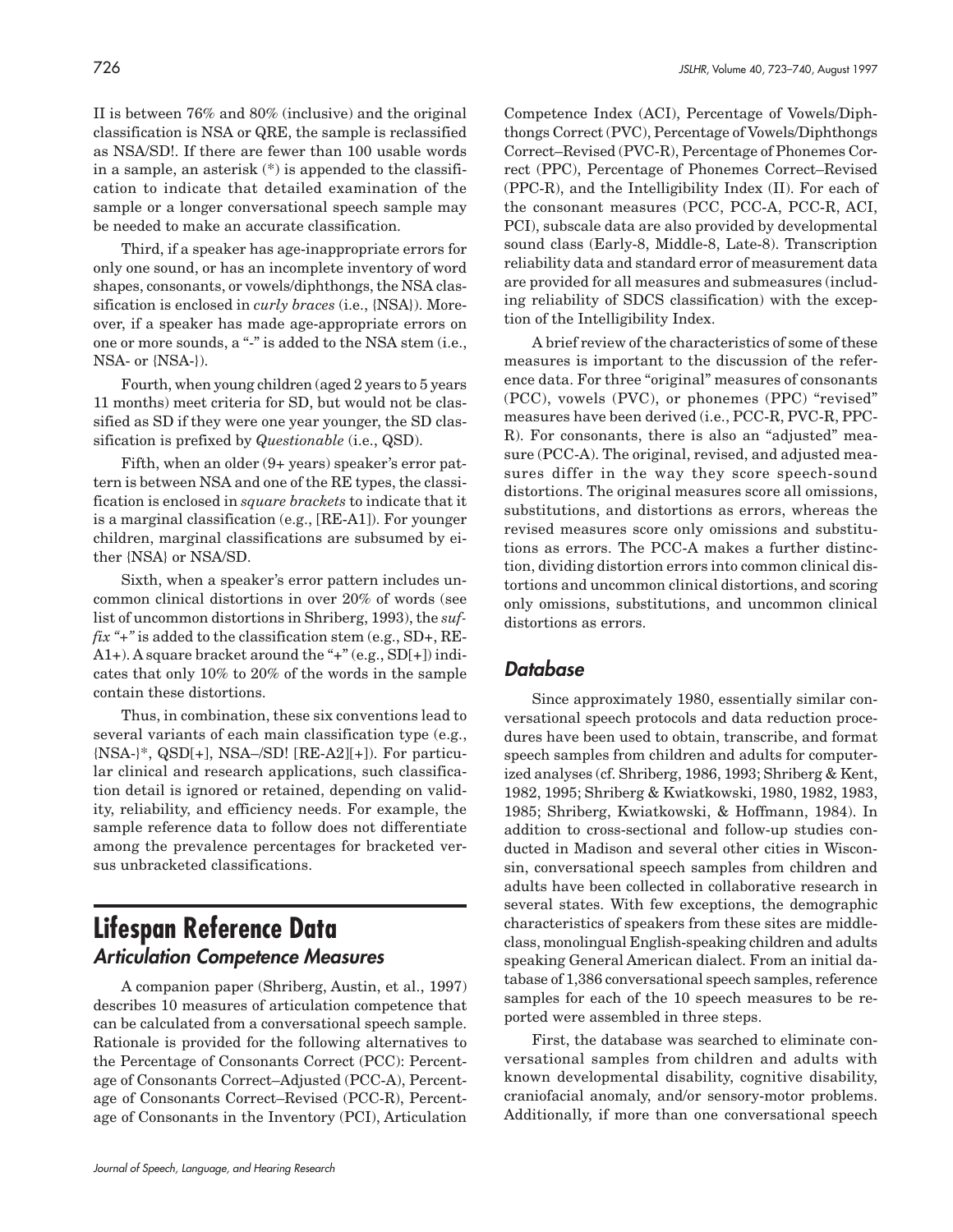sample was available from a speaker (e.g., from a treatment or longitudinal study), the sample selected for inclusion was either the earliest, the most linguistically representative, or the sample that best met cell size needs for each subgroup in the reference data.

Second, for each age from 3 years to 8 years, conversational samples from four subgroups of children were assembled based on their SDCS classification: NSA, NSA/SD, SD, and QRE. (Only 6- to 8-year-old children are eligible for classification as QRE.) All bracketed SDCS classifications and "+" and "–" suffixes were disregarded, and QSD and SD classifications were combined. Four classification groups of older children and adults were also assembled: NSA, RE-1, RE-2, and RE-3. SDCS classifications were combined across brackets and suffixes, as were RE-A (history of speech delay) and RE-B (no history of speech delay) classifications.

Third, to maximize the validity of the NSA, NSA/ SD, and QRE subgroup data, conversational samples for children with these SDCS classifications were excluded if there were fewer than 100 usable words in the sample. Because the SDCS program uses conservative criteria in making classification assignments (the default is NSA), a sample that was too brief might not have contained a sufficient number of tokens to be classified reliably as one of the SDCS disorder categories.

Table 1 summarizes cell sizes by age, gender, and SDCS group for the final set of reference data to be reported. The SDCS program classified a conversational speech sample from each of 836 speakers into one of the cells in Table 1. For 3- to 8-year-old children, cell sizes are reported for single-year age groups and for combined groups of 3- to 5-year-olds and 6- to 8-year-olds. For the 657 children aged 3 years to 8 years 11 months, cell sizes for the NSA group range from 7 (8-year-old boys and girls) to 59 (5-year-old boys). For the 179 older children and adults, cell sizes for the NSA group range from 5 (9 to 11-year-old girls) to 42 (18- to 39-year-old women).

Again, it is important to underscore that the reference data for these speakers are purposefully defined by SDCS classification categories, rather than by history of speech involvement, history of speech normalization, or suspected etiologic subtype. This procedure assures a standard definition for NSA and the disorder categories, rather than relying on clinical experience and historical data to define which speaker is normal and which is disordered. Thus, data for speakers coded NSA (normal or normalized speech acquisition) reflect performance from both control subjects in several studies (including adult family members of children with speech disorders) and speech-disordered subjects whose speech had normalized at the tested age. Speakers meeting SDCS criteria for SD were referred by speech-language pathologists, recruited as subjects, or identified as SD by the SDCS in the course of a study (e.g., a sibling of an SD child). As noted above, the many demographic

|              |                | <b>NSA</b>     |       |                | NSA/SD         |       |               | <b>SD</b>      |       |    | QRE            |       |     | All |       |
|--------------|----------------|----------------|-------|----------------|----------------|-------|---------------|----------------|-------|----|----------------|-------|-----|-----|-------|
| Age          | M              | F              | Total | M              | F              | Total | M             | F              | Total | M  | F              | Total | M   | F   | Total |
|              |                |                |       |                |                |       | Ages 3:0-8:11 |                |       |    |                |       |     |     |       |
| 3            | 22             | 30             | 52    | 11             | 4              | 15    | 34            | 12             | 46    |    |                |       | 67  | 46  | 113   |
| 4            | 28             | 19             | 47    | 22             | 13             | 35    | 51            | 24             | 75    |    | -              | -     | 101 | 56  | 157   |
| 5            | 59             | 50             | 109   | 20             | 11             | 31    | 39            | 17             | 56    |    | —              | -     | 118 | 78  | 196   |
| $3 - 5:11$   | 109            | 99             | 208   | 53             | 28             | 81    | 124           | 53             | 177   |    |                | -     | 286 | 180 | 466   |
| 6            | 45             | 31             | 76    | 15             | 7              | 22    | 15            | 3              | 18    | 11 | 3              | 14    | 86  | 44  | 130   |
| 7            | 9              | 14             | 23    | 3              |                | 4     | 5             | 1              | 6     | 3  | $\mathbf 0$    | 3     | 20  | 16  | 36    |
| 8            | $\overline{7}$ | $\overline{7}$ | 14    | $\overline{2}$ |                | 3     |               | $\mathbf 0$    |       | 6  | $\mathbf{1}$   | 7     | 16  | 9   | 25    |
| $6 - 8:11$   | 61             | 52             | 113   | 20             | 9              | 29    | 21            | $\overline{4}$ | 25    | 20 | 4              | 24    | 122 | 69  | 191   |
| Total        | 170            | 151            | 321   | 73             | 37             | 110   | 145           | 57             | 202   | 20 | $\overline{4}$ | 24    | 408 | 249 | 657   |
|              |                | <b>NSA</b>     |       |                | $RE-1$         |       |               | $RE-2$         |       |    | $RE-3$         |       |     | All |       |
| Age          | M              | F              | Total | M              | F              | Total | M             | F.             | Total | M  | F              | Total | M   | F   | Total |
|              |                |                |       |                |                |       | Ages 9:0-40+  |                |       |    |                |       |     |     |       |
| $9 - 11:11$  | 9              | 5              | 14    | 8              | 11             | 19    | 3             | 5              | 8     |    | $\mathbf 0$    |       | 21  | 21  | 42    |
| $12 - 17:11$ | 15             | 10             | 25    | 8              | 4              | 12    | 4             |                | 5     | 0  | $\mathbf 0$    | 0     | 27  | 15  | 42    |
| 18-39:11     | 25             | 42             | 67    | 3              | $\overline{2}$ | 5     | 0             |                |       | 0  | $\mathbf 0$    | 0     | 28  | 45  | 73    |
| $40+$        | 9              | 9              | 18    |                | $\overline{2}$ | 3     |               | $\mathbf 0$    |       | 0  | $\mathbf 0$    | 0     | 11  | 11  | 22    |
| Total        | 58             | 66             | 124   | 20             | 19             | 39    | 8             | 7              | 15    |    | 0              |       | 87  | 92  | 179   |

**Table 1.** Cell sizes for the reference data by age, SDCS classification, and gender.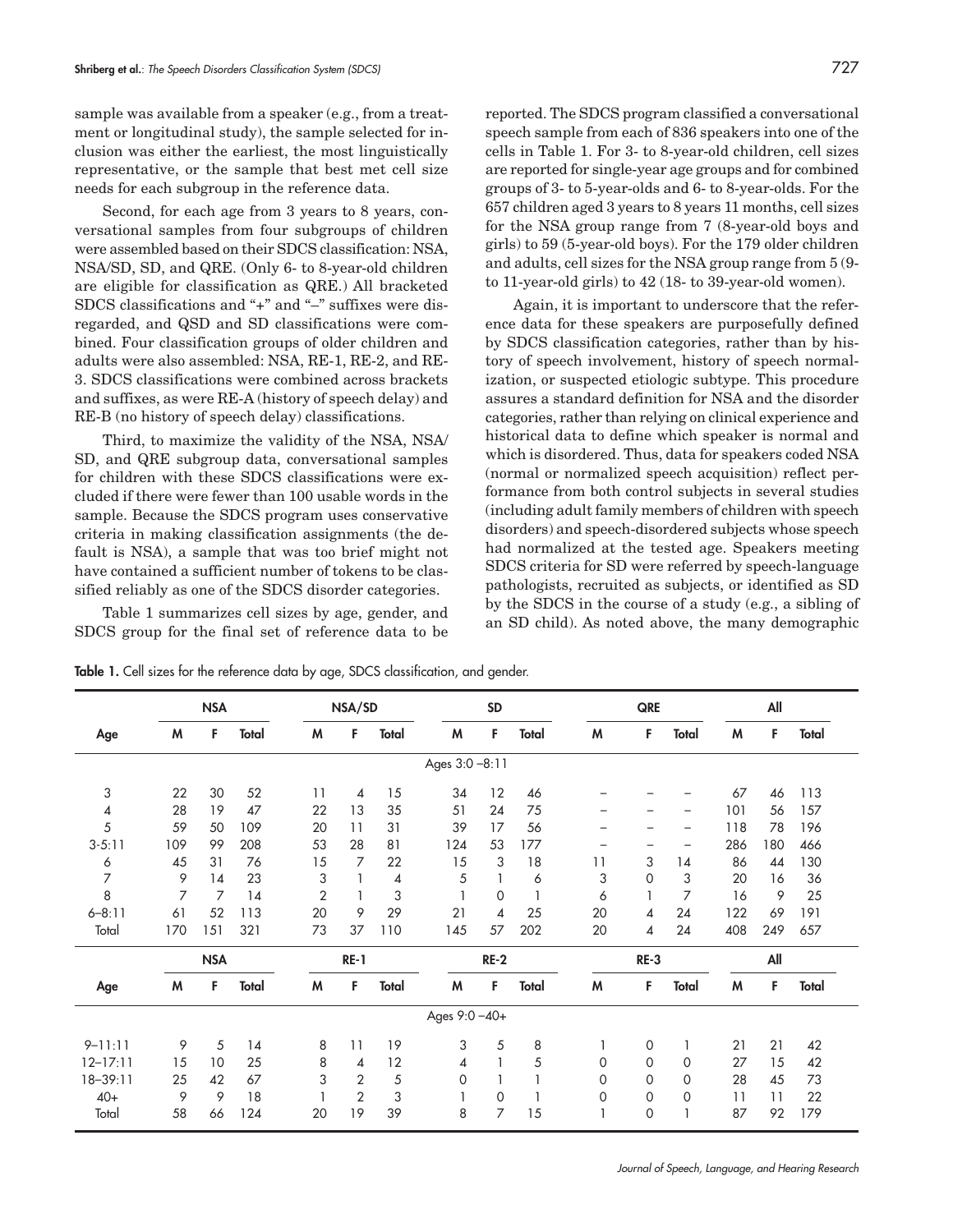constraints relative to standard test development and epidemiological considerations require that the information assembled from these database samples be viewed as *reference data*, rather than as *normative* data. Thus, they provide only guidelines for use of the 10 measures. We caution readers against unquestioned use of these reference data for clinical decision making or for control data in research studies.

# **Statistical Analyses**

A series of statistical analyses were undertaken to determine how best to summarize and present reference data for the 10 speech measures, including rationale for calculating *z* scores and the most appropriate standard score. The primary questions were whether the raw scores for all measures met distributional criteria for parametric descriptive statistics and/or whether transformations were needed to make the distributions more normally distributed. Step-wise rationale for this and other questions and all procedural details are summarized in Appendix B.

The statistical analyses summarized in Appendix B supported the use of parametric statistics (mean, standard deviation) when describing untransformed raw scores on all measures and the use of *z* scores or standard scores when comparing the performance of speakers of different ages and genders. They also supported the use of group-wise standard deviations termed *derived* standard deviations when calculating *z* scores and standard scores. The interested reader is referred to Appendix B for rationale underlying statistical options and details of these analyses.

# **Sample Reference Data for 3- to 8-Year-Old Children**

Table 2 illustrates the format and content of the reference data available for 3- to 8-year-old children. The data in Table 2 are the reference data for 3-year-old children. A complete set of reference data is available for viewing or downloading from the Phonology Project Web site, and a hard copy is available by mail from the first author. The complete set of reference data includes descriptive statistics similar to those in Table 2 for children at each age from 3 to 8 years and for children/adults grouped into the age ranges of 9–11, 12–17, 18–39, and 40+. As described in Appendix B, most older speakers approach 100% on the 10 speech measures, making *z* scores and standard scores meaningless. However, for comparison with persons with nondevelopmental speech problems, the reference data for older speakers include the minimum score for each measure in each subgroup (cf. Appendix B).

Substantive comment on the reference data itself is beyond the scope of the present report. However, four findings in the reference data support the content, criterion, and construct validity of the SDCS classifications described in Shriberg (1993) and in this report.

# **Validity Support for SDCS Classification: NSA**

First, as shown in Figure 2, the reference data provide both construct and criterion validity to the SDCS program's classification of a speech sample as NSA. NSA children in most of the Age  $\times$  Gender subgroups (see Table 1 for cell sizes) had mean scores above 90% for most of the 10 speech measures. As shown, means of 90% or better were obtained for 3- to 8-year-old children (a) on the four measures that score all or some clinical distortions as correct (PCC-A, PCC-R, PVC-R, and PPC-R); (b) on the PCI, PVC, and II (including the Early-8, Middle-8, and Late-8 PCI subscales not shown in Figure 2); and (c) for the Early-8 and Middle-8 subscales of the PCC, PCC-A, and PCC-R (not shown in Figure 2). Excluding the ACI (which yields lower mean percentages because of the formula used to weight its components), the lowest means for 3- to 5 year-old children classified as NSA were 79.4% for the PCC and 85.4% for the PPC for 3-year-old boys, with means for 6- to 8-year-olds above 90% for both of these measures.

Thus, the developmental criteria used by the SDCS to classify children as NSA (i.e., based on age norms for speech-sound mastery) are closely associated with the quantitative data reflected on the 10 speech measures. As 90% competence or better on a measure is generally taken to be "within the normal range," these findings support the use of NSA means and standard deviations to compute *z* scores and standard scores (see below).

# **Validity Support for SDCS Classification: RE**

A second database finding supports the content and construct validity of the RE classifications within the SDCS. Figure 3 is a summary of the percentages of each SDCS classification based on conversational speech samples from the 179 9- to 40+-year-old speakers. As shown, approximately 67% of the samples from male speakers and 72% of samples from the female speakers were classified as NSA. Of the remaining approximately 33% of the samples for males, 23% were RE-1, 9.2% were RE-2, and 1.1% were RE-3; for females, 20.7% were RE-1, 7.6% were RE-2, and 0% were RE-3.

Once again, demographic and sampling constraints prohibit viewing these data as estimates of the prevalence of each subtype of RE in the general population.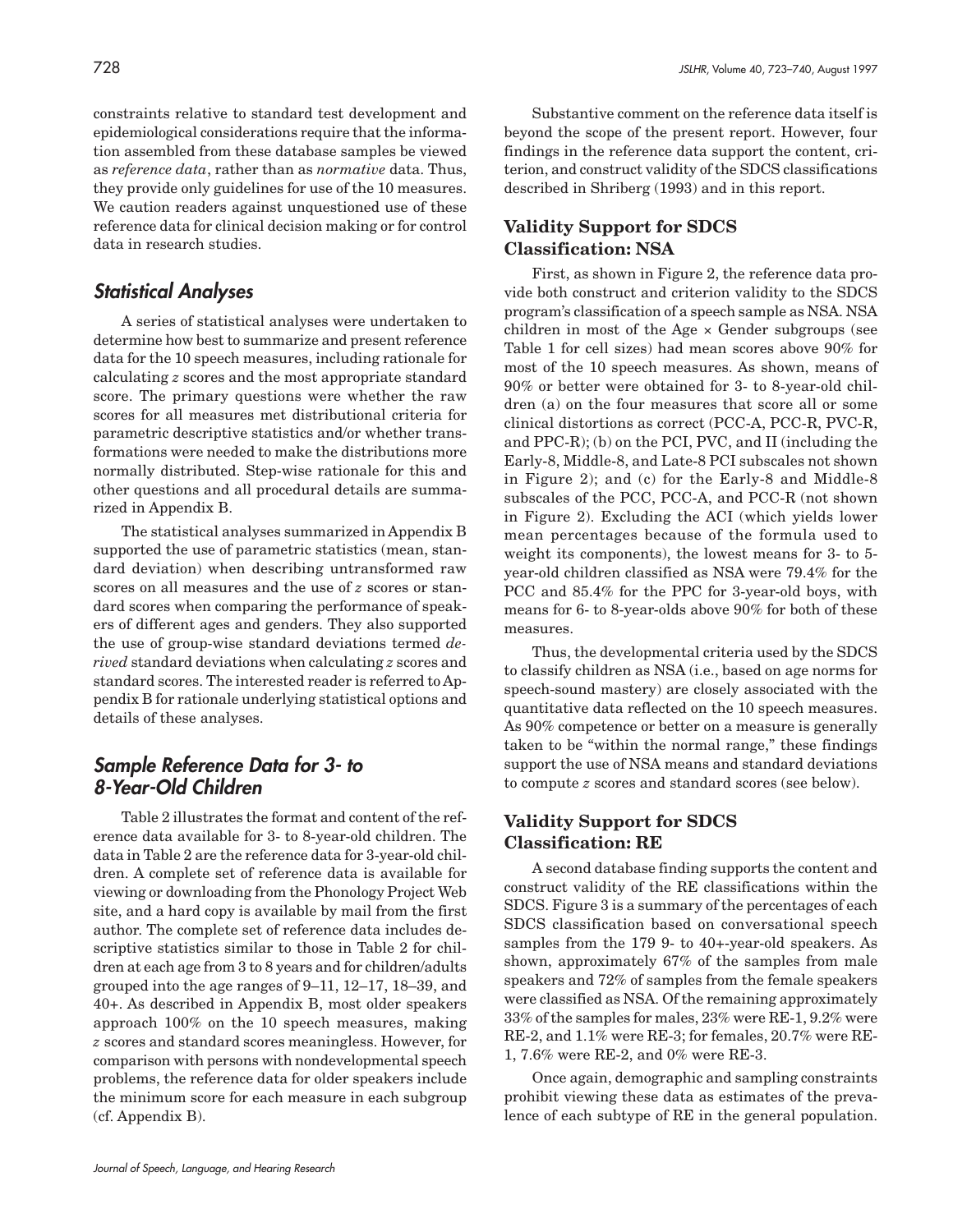|                                                    |                              |                   |                                                                                                                                                                                                                                                                                                             |                 |                     | Male                      |                      |               |                 |             |      |       |                  |                                             |                      | Female           |          |      |                          |                         |        |                      |                                                                                                                                                                                                                                                  | a<br>a         |                  |                           |        |
|----------------------------------------------------|------------------------------|-------------------|-------------------------------------------------------------------------------------------------------------------------------------------------------------------------------------------------------------------------------------------------------------------------------------------------------------|-----------------|---------------------|---------------------------|----------------------|---------------|-----------------|-------------|------|-------|------------------|---------------------------------------------|----------------------|------------------|----------|------|--------------------------|-------------------------|--------|----------------------|--------------------------------------------------------------------------------------------------------------------------------------------------------------------------------------------------------------------------------------------------|----------------|------------------|---------------------------|--------|
|                                                    |                              |                   | $rac{5}{2}$                                                                                                                                                                                                                                                                                                 |                 |                     | NSA/SD                    |                      |               |                 | င္တ         |      |       | <b>SA</b>        |                                             |                      | NSA/SD           |          |      |                          | င္တ                     |        |                      | $rac{5}{2}$                                                                                                                                                                                                                                      | NSA/SD         |                  | င္တ                       |        |
| Metric <sup>o</sup> DC <sup>b</sup> M <sup>e</sup> |                              |                   | SD <sub>1</sub>                                                                                                                                                                                                                                                                                             | SD <sub>2</sub> | <b>IGS</b><br>Σ     | N                         | ဖ                    | Σ             | SD <sub>1</sub> | N           | ဖ    | ≅     | SD <sub>1</sub>  | SD <sub>2</sub>                             | Σ                    | SD <sub>1</sub>  | N        | ဖ    | ₹                        | SD <sub>1</sub>         | N      | ဖ                    | <b>Las</b><br>ξ                                                                                                                                                                                                                                  | ξ              | SD <sub>1</sub>  | SD <sub>1</sub><br>Σ      |        |
| PCC                                                | ш                            | 97.5              | 2.4                                                                                                                                                                                                                                                                                                         | 2.3             | 93.0                | $-1.9$<br>3.2             | 90.3                 | 85.1          | 11.6            | $-5.4$      | 73.1 | 97.9  |                  | $\ddot{5}$                                  | $\sim$<br>95.        | $\overline{5}$   | $-1.8$   | 90.8 | ó<br>86.                 | 11.4                    | $-7.4$ | $\sim$<br>$\ddot{3}$ | $\overline{2}$ .<br>97.7                                                                                                                                                                                                                         | ∿<br>63.       | 3.7              | 85.6                      | 11.5   |
|                                                    | ₹                            | 93.6              | 6.2                                                                                                                                                                                                                                                                                                         | $\overline{5}$  | 80.8                | $-2.5$<br>7.4             | 87.5                 | 63.4          | 14.7            | $-5.9$      | 70.4 | 94.6  | 47               | 4.2                                         | 76.6                 | 15.8             | $-4.3$   | 78.4 | $\mathbf{\Omega}$<br>62. | 14.3                    | $-7.7$ | 61.3                 | 5.3<br>94.2                                                                                                                                                                                                                                      | 79.7           | 8.6              | 14.4<br>63.1              |        |
|                                                    |                              | 41.6              | 13.5                                                                                                                                                                                                                                                                                                        | 20.7            | 24.2                | $15.9 - 0.8$              | 95.8                 | 19.6          | 14.4            | 두           | 94.7 | 49.0  | 17.4             | 20.5                                        | 34.5                 | 14.1             | $-0.7$   | 96.4 | 12.8                     | 13.7                    | $-1.8$ | 91.2                 | 16.1<br>45.9                                                                                                                                                                                                                                     | 26.9           | 15.6             | 17.9                      | 14.4   |
|                                                    | $\vdash$                     | 79.4              | 6.8                                                                                                                                                                                                                                                                                                         | 7.9             | 70.3                | $-1.2$<br>$\overline{z}$  | 94.2                 | 61.9          | 11.6            | $-2.2$      | 88.9 | 80.9  | $\overline{z}$   | 7.7                                         | 73.7                 | 4.9              | $-1.0$   | 95.2 | 60.7                     | 9.6                     | $-2.6$ | 86.8                 | 6.9<br>80.3                                                                                                                                                                                                                                      | 71.2           | 6.6              | 61.6                      | 11.0   |
| PCC-A                                              |                              | 97.5              | 2.4                                                                                                                                                                                                                                                                                                         |                 | 93.0                |                           | 90.3                 | 85.1          | 11.6            | $-5.4$      | 73.1 | 97.9  | $\frac{8}{1}$    | $\ddot{5}$                                  | 95.2                 | 5.1              | $-1.8$   | 90.8 | 86.9                     | 11.4                    | $-7.4$ | 63.2                 | $\overline{2}$ .<br>97.7                                                                                                                                                                                                                         | 93.6           | 3.7              | 11.5<br>85.6              |        |
|                                                    | ш ≲                          | 94.3              | 5.2                                                                                                                                                                                                                                                                                                         | $2.3$<br>4.9    | 81.3                | $3.2 - 1.9$<br>7.4 $-2.7$ | 86.7                 | 63.6          | 14.7            | $-6.3$      | 68.6 | 95.4  | 4.3              | $\overline{4}$                              | 76.6                 | 15.8             | $-4.6$   | 76.9 | 62.2                     | 14.3                    | $-8.1$ | 59.5                 | 4.7<br>94.9                                                                                                                                                                                                                                      | 80.0           | 9.9              | 14.4<br>63.2              |        |
|                                                    | $\overline{\phantom{a}}$     | 78.2              | $8.7$                                                                                                                                                                                                                                                                                                       | 11.2            | 54.5                | $18.5 - 2.1$              | 89.4                 | 33.4          | 17.8            | $-4.0$      | 80.0 | 83.8  | 11.1             | 11.1                                        | 45.2                 | 6.0              | $-3.5$   | 82.6 | 30.6                     | 17.8                    | $-4.8$ | 76.1                 | 10.4<br>81.4                                                                                                                                                                                                                                     | 52.0           | 16.4             | 17.6<br>32.7              |        |
|                                                    | $\vdash$                     | 91.0              | $\frac{8}{3}$                                                                                                                                                                                                                                                                                               | 4.4             | 79.4                | $-2.6$<br>5.2             | 86.8                 | 65.9          | 11.5            | $-5.7$      | 71.5 | 92.6  | 4.7              | 4.3                                         | 76.5                 | 4.9              | $-3.7$   | 81.4 | 65.5                     | 11.6                    | $-6.3$ | 68.6                 | 4.4<br>91.9                                                                                                                                                                                                                                      | 78.6           | $\overline{5}$ . | 65.8                      | 11.4   |
| PCC-R                                              |                              | 98.3              | $\ddot{1}$ .5                                                                                                                                                                                                                                                                                               | $\frac{8}{1}$   | 94.3                | $-2.2$<br>$\overline{3}$  | 88.8                 | 87.4          | 9.9             | $-6.0$      | 69.9 | 98.3  | $\sim$           | $\frac{3}{2}$                               | 95.6                 | 4.7              | $-2.1$   | 89.6 | 89.1                     | 10.7                    | $-7.1$ | 64.6                 | 1.5<br>98.3                                                                                                                                                                                                                                      | 94.6           | $3.\overline{5}$ | 10.0<br>87.9              |        |
|                                                    | $\; \sqcup \; \; \leq$       | 96.3              | 3.2                                                                                                                                                                                                                                                                                                         | 4.4             | 85.8                | $-2.4$<br>7.0             | 88.1                 | 67.2          | 3.6             | $-6.6$      | 66.9 | 96.8  | 4.0              | $\overline{4}$ .                            | 76.9                 | 16.3             | $-4.8$   | 75.8 | 66.7                     | 15.4                    | $-7.3$ | 63.3                 | 3.6<br>96.6                                                                                                                                                                                                                                      | 83.5           | 10.4             | $\overline{13}$ .<br>67.0 | $\sim$ |
|                                                    | $- +$                        | $81.6$<br>92.8    | 9.0                                                                                                                                                                                                                                                                                                         | 11.4            | 57.9                | $-2.1$<br>18.7            | 89.6                 | 35.4          | 18.4            | $-4.0$      | 79.8 | 86.9  | 11.4             | 11.5                                        | 45.4                 | 6.5              | $-3.6$   | 82.1 | 32.8                     | 19.5                    | $-4.7$ | 76.6                 | 10.7<br>84.6                                                                                                                                                                                                                                     | 54.6           | 17.0             | $\overline{18}$<br>34.7   | 5      |
|                                                    |                              |                   | $\overline{3}$                                                                                                                                                                                                                                                                                              | 4.2             | 82.2                | $-2.5$<br>4.4             | 87.3                 | 68.5          | 10.4            | $-5.8$      | 71.1 | 94.3  | 4.6              | 4.3                                         | 76.9                 | $\overline{5}$ . | $-4.0$   | 79.8 | 68.4                     | 11.8                    | $-6.0$ | 69.9                 | $\overline{4}$<br>93.7                                                                                                                                                                                                                           | $\infty$<br>80 | 5.0              | 10.7<br>68.5              |        |
| QV                                                 |                              | 95.1              | 10.2                                                                                                                                                                                                                                                                                                        | 12.8            | 62.5 19.3           | $-2.5$                    | 87.3                 | 56.2          | 18.5            | $-3.0$      | 84.8 | 94.9  | 12.6             | 6.7                                         | 85.2                 | 24.8             | $-1.4$   | 92.9 | 66.6                     | 24.4                    | $-4.2$ | 79.0                 | 11.5<br>95.0                                                                                                                                                                                                                                     | 68.6           | 22.5             | 58.9                      | 20.5   |
|                                                    | $\blacksquare$<br>$\lesssim$ | 80.2              | 20.0                                                                                                                                                                                                                                                                                                        | 22.3            | 52.8                | $9.1 - 1.2$               | 93.9                 | 36.8          | 8.0             | $-1.9$      | 90.3 | 85.5  | 19.1             | 21.5                                        | 41.0                 | 12.6             | $-2.1$   | 89.6 | 38.1                     | 13.7                    | $-2.2$ | 88.9                 | 19.5<br>83.3                                                                                                                                                                                                                                     | 49.7           | $\Box$           | 37.1                      | 6.6    |
|                                                    | $ -$                         | 54.2              | $8.\overline{3}$                                                                                                                                                                                                                                                                                            | 13.4            | $33.9$ $12.7 - 1.5$ |                           | 92.5                 | 19.7          | 10.8            | $-2.6$      | 87.2 | 61.0  | 12.4             | 13.8                                        | 24.8                 | 3.7              | $-2.6$   | 87.0 | 18.1                     | 11.4                    | $-3.1$ | 84.5                 | 11.3<br>58.1                                                                                                                                                                                                                                     | 31.4           | 11.6             | 19.3                      | 10.9   |
|                                                    |                              | 70.9              | $\overline{8}$                                                                                                                                                                                                                                                                                              | 12.8            | 53.9                | $-1.3$<br>7.5             | 93.4                 | 39.5          | 7.4             | $-2.4$      | 87.8 | 74.5  | 10.4             | 13.3                                        | 43.0                 | 5.8              | $-2.4$   | 88.1 | 40.9                     | $\delta$ .6             | $-2.5$ | 87.4                 | 9.6<br>73.0                                                                                                                                                                                                                                      | 51.0           | 8.5              | 39.9                      | 8.0    |
| 오                                                  | ш ≲                          | 100.0             | 0.0                                                                                                                                                                                                                                                                                                         | 0.4             | 100.0               | $\overline{0}$            | 0.0 100.0            | 97.1          | 6.2             | $-7.3$      | 63.6 | 100.0 | 0.0              | 0.0                                         | 98.4                 | $\overline{3}$ . | 0.0      | 0.0  | 99.4                     | $\frac{8}{1}$           | 0.0    | 0.0                  | 0.0<br>100.0                                                                                                                                                                                                                                     | 99.6           | $\frac{6}{1}$    | 5<br>97.7                 | 5      |
|                                                    |                              | 96.5              | $\overline{5}$ .                                                                                                                                                                                                                                                                                            | 6.0             | 86.1 $11.7 - 1.7$   |                           | 91.3                 | 74.8          | 17.3            | $-3.6$      | 81.9 | 97.0  | 5.6              | 4.2                                         | 86.3                 | 11.2             | $-2.6$   | 87.1 | 66.1                     | 16.2                    | $-7.4$ | 63.2                 | 5.4<br>96.8                                                                                                                                                                                                                                      | 86.2           | $\overline{111}$ | Þ.<br>72.6                | ن<br>ت |
|                                                    |                              | 91.9              | 11.2                                                                                                                                                                                                                                                                                                        | 9.2             | 78.3                | $-1.5$<br>17.1            | 92.6                 | 58.2          | 24.0            | $-3.7$      | 81.6 | 94.3  | 7.8              | $\overset{\mathsf{o}}{\phantom{0}}\!\!\!\!$ | 69.6                 | 28.8             | $-2.8$   | 86.0 | 55.5                     | 30.3                    | $-4.4$ | 78.1                 | 64<br>93.3                                                                                                                                                                                                                                       | 76.0           | 20.1             | 25.5<br>57.5              |        |
|                                                    | $\overline{a}$               | 96.4              | 34                                                                                                                                                                                                                                                                                                          | 3.9             | 88.8                | $-2.0$<br>67              | 90.2                 | 78.2          | $\Xi$           | $-4.7$      | 76.7 | 97.2  | 3.6              | 34                                          | 4<br>$\overline{85}$ | 13.5             | $-3.5$   | 82.5 | 75.1                     | 12.9                    | $-6.5$ | 67.5                 | 5<br>က<br>96.9                                                                                                                                                                                                                                   | 87.9           | $\frac{8}{6}$    | Ξ<br>77.4                 | ن<br>ت |
| <b>SYC</b>                                         | 94.4                         | 2.7               | 2.4                                                                                                                                                                                                                                                                                                         | 91.0            | 5.4                 | 93.0<br>$-1.4$            | 88.7                 | $\frac{8}{8}$ | S<br>نې         | 88.3        | 94.3 | 4.0   | $\overline{3}$ . | 95.5                                        | 2.9                  | 0.4              | 102.0    | 87.8 | 6.2                      | $-2.1$                  | 89.6   | 94.3                 | 92.2<br>3.5                                                                                                                                                                                                                                      | 2<br>5.        | 5<br>88.         | 8.2                       |        |
| PVC-R                                              | 97.9                         | $\overline{1}$ .7 | $\frac{8}{1}$                                                                                                                                                                                                                                                                                               | 95.3            | $4.5 - 1.4$ 93.0    |                           | 92.1                 | 6.0           | $-3.2$          | 84.0        | 98.0 | 2.7   | $\frac{8}{1}$    | 97.0                                        | 2.0                  | $-0.6$           | 97.1     | 91.6 | 5.9                      | $-3.6$                  | 82.1   | 98.0                 | 95.8<br>2.3                                                                                                                                                                                                                                      | 4.0            | 92.0             | 5.9                       |        |
| PPC                                                | 85.4                         | 4.6               | 5.3                                                                                                                                                                                                                                                                                                         | 78.6            | 4.7                 | $-1.3$ 93.                | $\infty$<br>72.<br>5 | 10.0          | $-2.4$          | 88.1        | 86.3 | 4.8   | 5.2              | 82.6                                        | 2.8                  | $-0.7$           | 5<br>96. | 72.0 | 7.4                      | $\infty$<br>$\tilde{a}$ | 86.2   | $\circ$<br>85.       | 79.6<br>4.7                                                                                                                                                                                                                                      | 4.6            | ∾<br>72.         | 9.3                       |        |
| PPC-R                                              | 94.9                         | 2.2               | 2.9                                                                                                                                                                                                                                                                                                         | 87.5            | $3.6 - 2.6$ 87.2    |                           | 78.1                 | 8.3           |                 | $-5.8$ 71.1 | 95.8 | 3.2   | 2.9              | 85.0                                        | 2.9                  | $-3.7$           | 81.5     | 78.0 | ♦<br>∞                   | $-6.1$                  | 69.3   | 95.4                 | 86.9<br>2.8                                                                                                                                                                                                                                      | 3.5            | 78.1             | ო<br>∞                    |        |
| $=$                                                | 94.8                         | $\overline{3}$ .  | 92.<br>3.0                                                                                                                                                                                                                                                                                                  | S               | 5.8                 | $-0.8$ 95.8               | 5<br>79.             | 12.1          | $-5.1$          | 74.6        | 96.3 | 3.0   | 2.4              | $\overline{5}$                              | 6.2                  | $-2.2$           | 89.0     | 85.9 | 10.8                     | $-4.3$                  | 78.4   | 95.7                 | 92.0<br>$\overline{3}$ .                                                                                                                                                                                                                         | 5.7            | 81.2             | 12.0                      |        |
|                                                    |                              |                   | <sup>b</sup> DC: Developmental Sound Class. E: Early-8. M: Middle-8. L: Late-8. T: Total for all consonants.<br><b>PCC: Percentage of Consonants Correct. PCC-A: Percentage of</b><br>Percentage of Consonants in the Inventory. PVC: Percentage of<br>Phonemes Correct-Revised. II: Intelligibility Index. |                 |                     |                           |                      |               |                 |             |      |       |                  |                                             |                      |                  |          |      |                          |                         |        |                      | Consonants Correct-Adjusted. PCC-R: Percentage of Consonants Correct-Revised. ACI: Articulation Competence Index. PCI:<br>lowels Correct. PVC-R: Percentage of Vowels Correct-Revised. PPC: Percentage of Phonemes Correct. PPC-R: Percentage of |                |                  |                           |        |
|                                                    |                              |                   |                                                                                                                                                                                                                                                                                                             |                 |                     |                           |                      |               |                 |             |      |       |                  |                                             |                      |                  |          |      |                          |                         |        |                      |                                                                                                                                                                                                                                                  |                |                  |                           |        |

c

ı

M: mean. SD1: sample standard deviation. SD2: derived standard deviation.

Z: z score. S: standard score.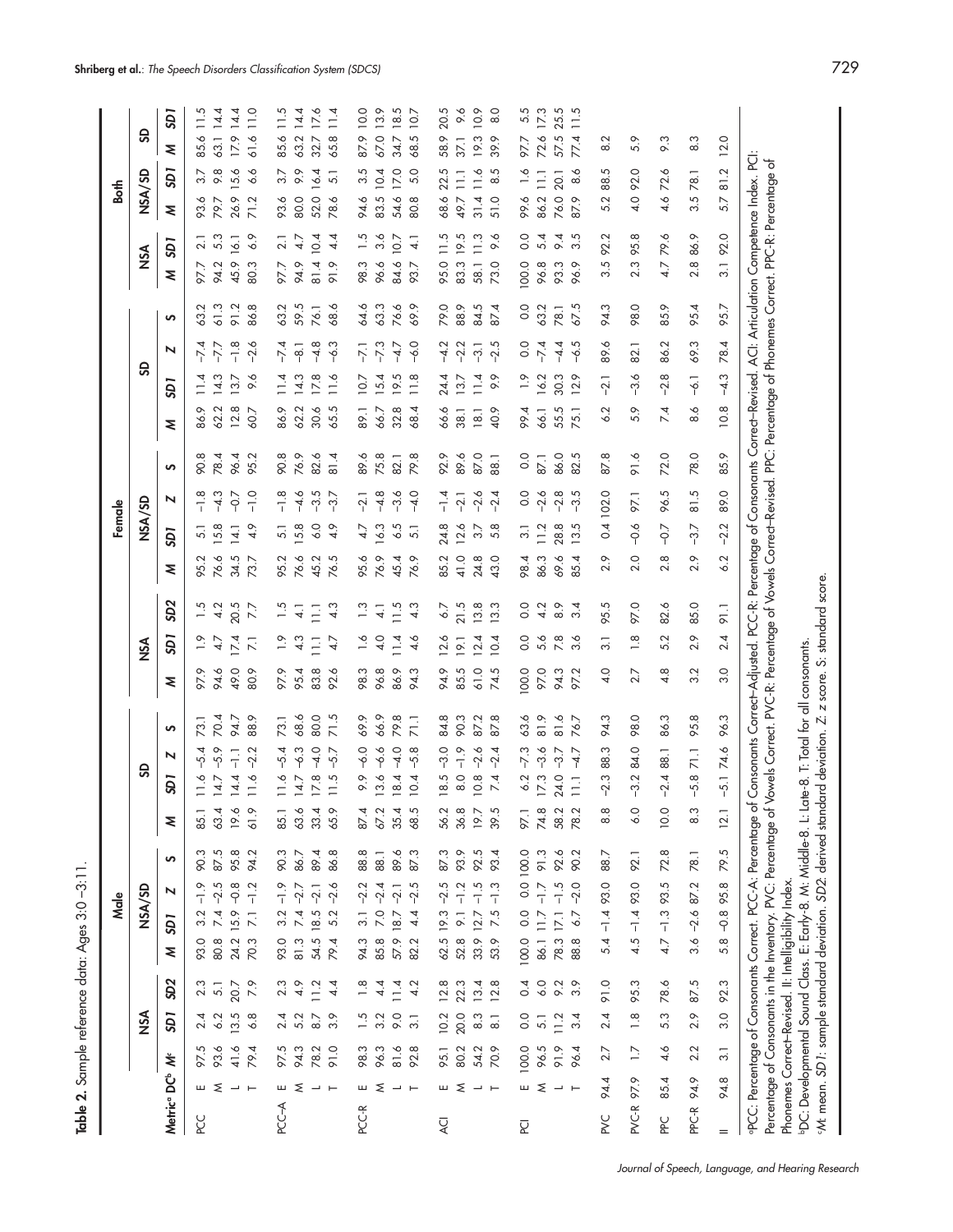

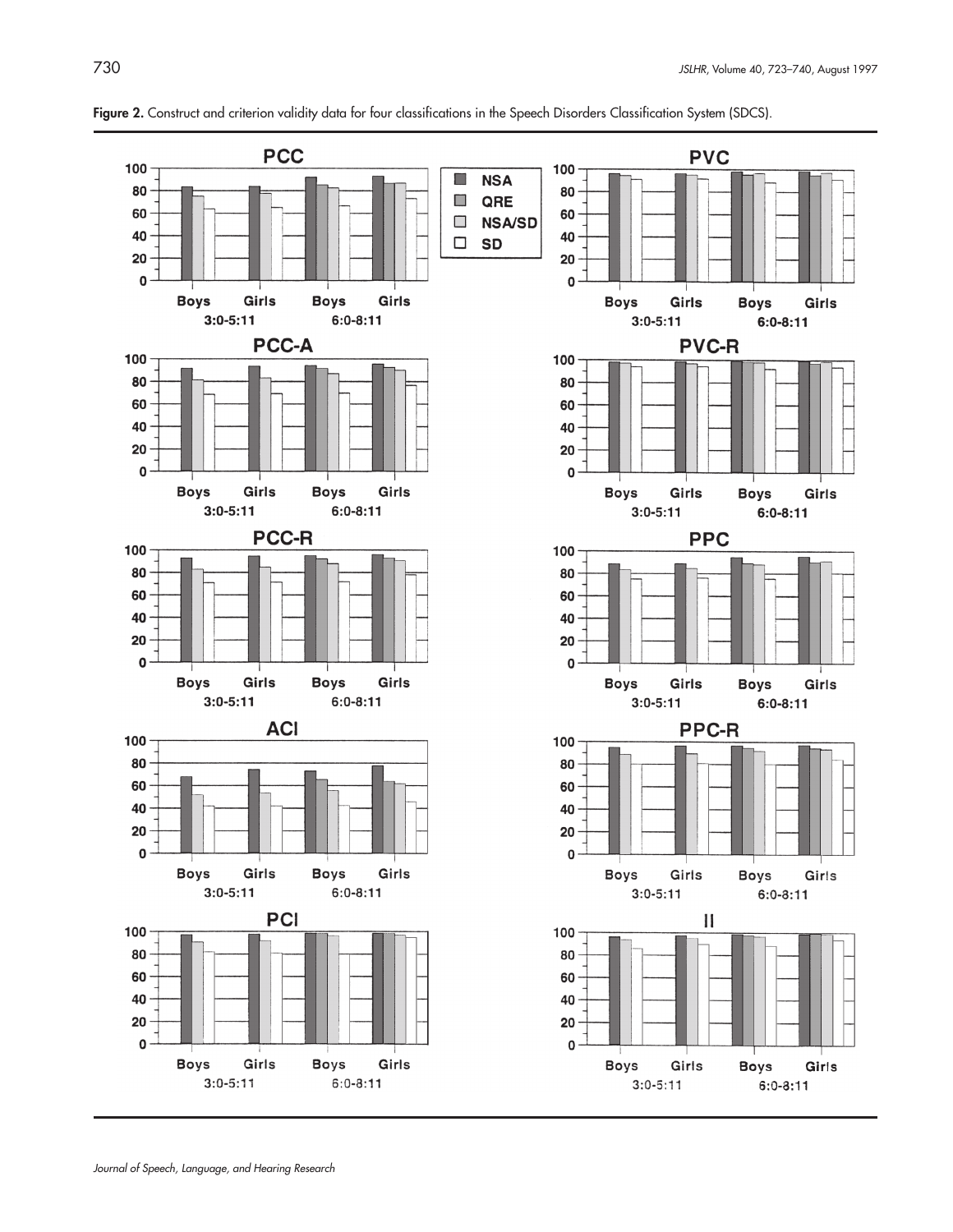Figure 3. Content and construct validity data for the three Residual Errors (RE) subtypes in the Speech Disorders Classification System (SDCS).



The relatively high percentages for some subtypes of RE reflect the emphasis in the database on speakers with speech disorders. However, because the three subtypes of RE were created to make the SDCS sensitive to speech disorders across the lifespan, these percentages do support content and construct validity of the SDCS. Specifically, at least one speaker in the database was classified as one of the three RE subtypes, RE-1, RE-2, and RE-3. Further information on the types of distortion errors for RE-1 and RE-2 classifications and information on error types by age and gender will be reviewed in the context of a forthcoming acoustic study of RE-A versus RE-B errors.

# **Validity Support for Use of the PCC-R Measure for Clinical Research**

A third set of findings in the reference data supports the conceptual and psychometric features of the PCC-R suggesting the PCC-R as the one best measure of articulation competence in 3- to 8-year-old children. Two sets of

**Figure 4.** Comparisons between Percentage of Consonants Correct (PCC) scores (upper panels) and Percentage of Consonants Correct– Revised (PCC-R) scores (lower panels) for 325 speech normal (NSA) and 200 speech-delayed (SD) boys and girls divided into Age x Gender subgroups.

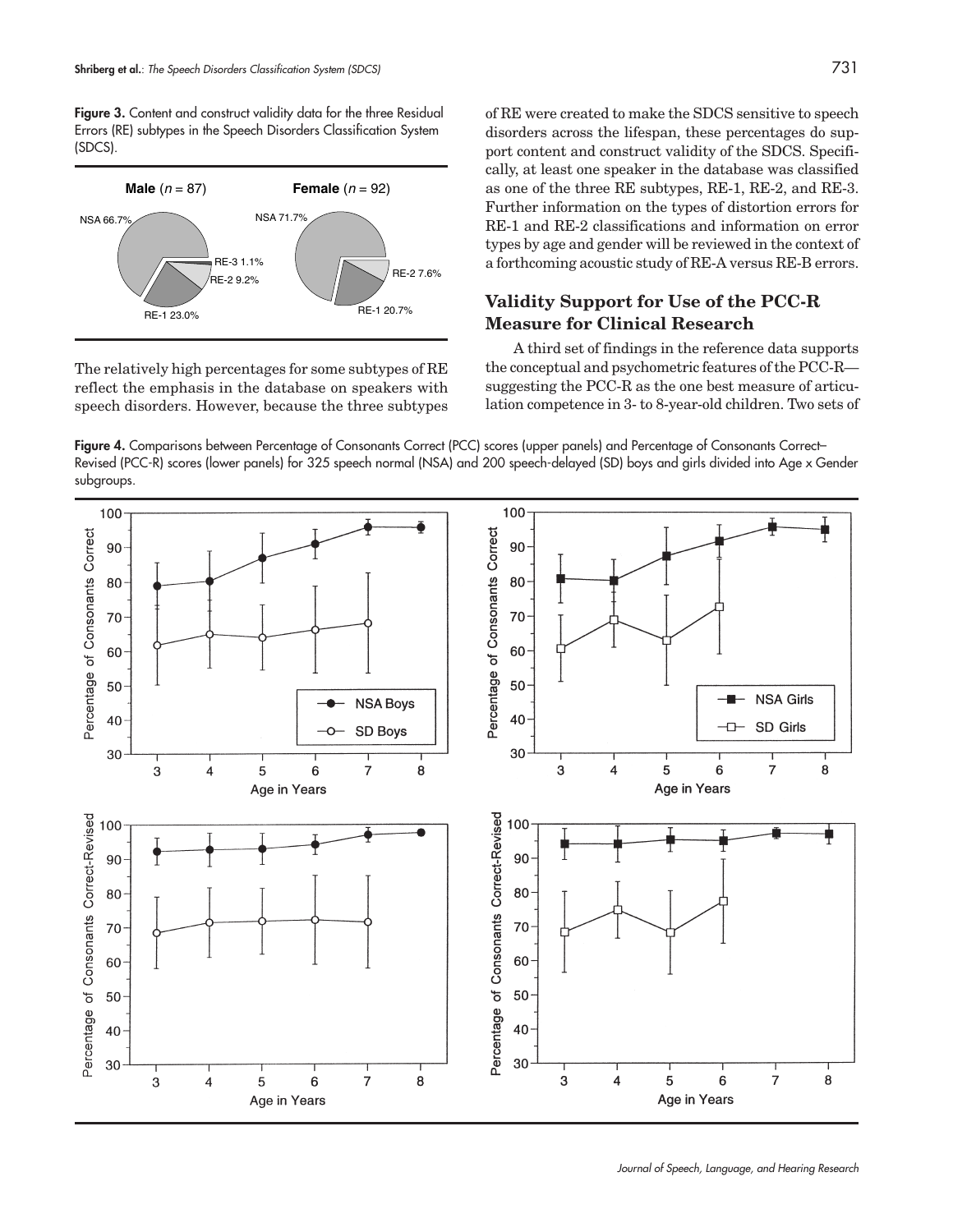data illustrate the properties of the PCC-R metric.

First, Figure 4 is a graph of the means and standard deviations for the PCC and PCC-R metrics for NSA and SD boys and girls from age 3 to 8. (Subgroups with only one individual are not displayed.) This figure is similar in concept to Figure 5 in Shriberg (1993), which contrasted scores on two measures (PCC and ACI) for children with normal and disordered speech. However, classification as normal versus disordered speech was based on clinical referral and history in Shriberg (1993), whereas the present classification is based on SDCS designation as NSA versus SD. The two left panels contrast PCC and PCC-R data for NSA and SD boys and the two right panels provide these comparisons for girls.

The panels in Figure 4 indicate that the PCC-R provides better separation of NSA scores from SD scores compared to the separation in the PCC scores. Note the overlapped standard deviations for the PCC scores of the 3- and 4-year-old boys and the 4-year-old girls (similar to findings in Shriberg, 1993), whereas there is no overlap for NSA versus SD groups in the PCC-R scores. The increased spread is associated with both more separation between means and generally smaller standard deviations for PCC-R scores. As discussed previously, at these young ages error types distinguish normally speaking children from speech-delayed children, with substitutions and deletions accounting for approximately 37% of the (generally fewer) errors for the NSA children, compared to 82% of the errors for the SD children. Additional support for differences between NSA and SD profiles at the level of distortions can be found in a comparison of Late-8 subscale profiles for children in each category on the three metrics, PCC, PCC-A, and PCC-R. For 3-year-old boys, for example, means for the NSA group for the Late-8 subscales of the PCC, PCC-A, and PCC-R are 41.6, 78.2, 81.6 respectively, with distortions accounting for 40 percentage points of the NSA group's lowered PCC score, and substitutions and deletions accounting for the remaining 19 percentage points. For the SD group, the corresponding Late-8 scores are 19.6, 33.4, and 35.4, with distortions accounting for only 15 percentage points of the lowered PCC scores, and substitutions and deletions accounting for approximately 65 percentage points.

Figure 4 also illustrates interesting age trends for the NSA boys and girls as reflected in the PCC compared to the PCC-R measures. Whereas the trend for mean PCC-R scores is essentially flat from 3 to 8 years for both boys and girls (ranging from 92.8% to 97.5%), trends during this 6-year developmental period are more sharply rising when measured with the PCC, starting at 79.4% and rising to 95.8%. The difference in measures is that the PCC reflects the allophonic mastery occurring during this period (i.e., includes distortions as errors), whereas the PCC-R more reflects phonemic mastery. It is predominantly the latter that distinguishes children with delayed speech from their typically developing age mates.

Figure 5 provides information on the construct validity of NSA/SD as an SDCS classification needed to measure speech as a continuous trait. The panels in Figure 5 include box plots of the PCC-R scores for the 3- to 8-year-old boys and girls, with separate box plots for the NSA, NSA/SD, and SD subgroups (subgroups with only one individual are not displayed). These data provide empirical support for the NSA/SD groups as intermediate to the NSA and SD groups in both qualitative status (SDCS classification) and quantitative score (PCC-R). Note that the interquartile ranges (25th– 75th percentiles) for both boys and girls have minimal overlap among the three SDCS classification groups. The overlap of the NSA/SD and SD groups for 3-yearold girls is likely associated with the small cell size (4) for the NSA/SD group. Separation of the NSA from the SD groups is excellent, with overlap of only a few individual scores. Similar separations were observed on plots for PCC-A scores and PPC-R scores. For these two measures and the PCC-R, SD scores within one standard deviation of the mean for each Age × Gender subgroup do not overlap with NSA scores in the respective subgroups.

# **Validity Support for the Use of** *z* **Scores and Standard Scores Based on These Reference Data**

The final series of analyses were undertaken to confirm conclusions from the statistical analyses described in Appendix B concerning the suitability of these reference data for *z* score and standard score transformations. The question was whether *z* scores for each of the three primary SDCS classifications (NSA, NSA/SD, SD) would have appropriate separation on the speech measures.

*Z* scores for all 3- to 8-year-old children in the NSA, NSA/SD, and SD groups were calculated, using the procedure recommended in Appendix B (i.e., using the Age × Gender NSA means and the derived NSA standard deviations). For the NSA/SD Age × Gender subgroups (excluding groups with only one or two members), the mean *z* scores for the PCC-A, PCC-R, and PPC-R ranged from –1.5 to –4.1; and the PVC-R and PCC *z* score means ranged from –.06 to –2.1. For the SD subgroups, mean *z* scores for the PCC-A, PCC-R, and PPC-R ranged from –4.4 to –9.2, with the PVC-R and PCC *z* score means ranging from –1.5 to –6.4. Thus, for the three measures that count some or all distortions as correct (PCC-A, PCC-R, and PPC-R), the NSA/SD group *z* scores are generally 1–3 standard deviation units below the NSA scores, whereas the SD group *z* scores are from 4 to 8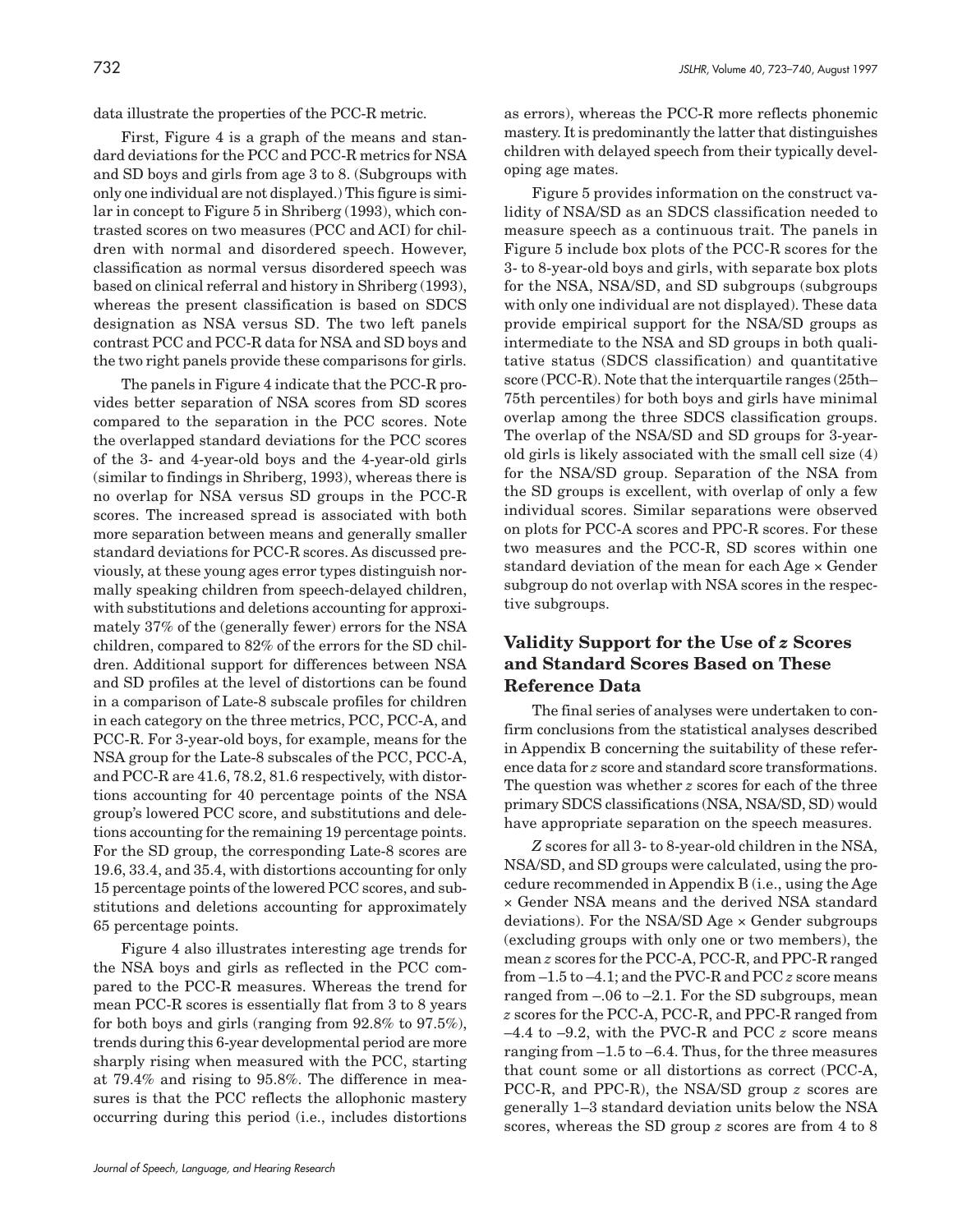**Figure 5.** Construct validity data for Normal Speech Acquisition/Speech Delay (NSA/SD) as intermediate to Normal Speech Acquisition (NSA) and Speech Delay (SD) classifications in the SDCS. Box plots indicate the 50th percentile (horizontal bar), 25th and 75th percentiles (box), and 10th and 90th percentiles (vertical lines) for each classification category.



standard deviation units below the NSA scores.

The differences in scores among the NSA, NSA/SD, and SD groups are viewed as strong support for the construct of speech as a continuous trait during this developmental period. NSA/SD is the appropriate classification for children who truly are intermediate between the clinical dichotomy of normal speech versus speech delay. Moreover, in the present context, the differences in scores among the three groups support the use of *z* score and standard score transformations using the procedures recommended in Appendix B. However, as concluded in the companion article (Shriberg, Austin, et al., 1997), use of *z* scores and standard scores is recommended only when raw scores are not appropriate for an applied or research question. The reference data in this report provide only preliminary guidance for these needs. Researchers requiring well-standardized normative data on any of the 10 measures should attempt to collect demographically appropriate samples for specific needs.

# **Acknowledgments**

Preparation of this article was supported by research grants R01 DC00496-08 and R01 DC00528-07 from the National Institute on Deafness and Other Communication Disorders, National Institutes of Health. We thank the following people who provided research expertise, research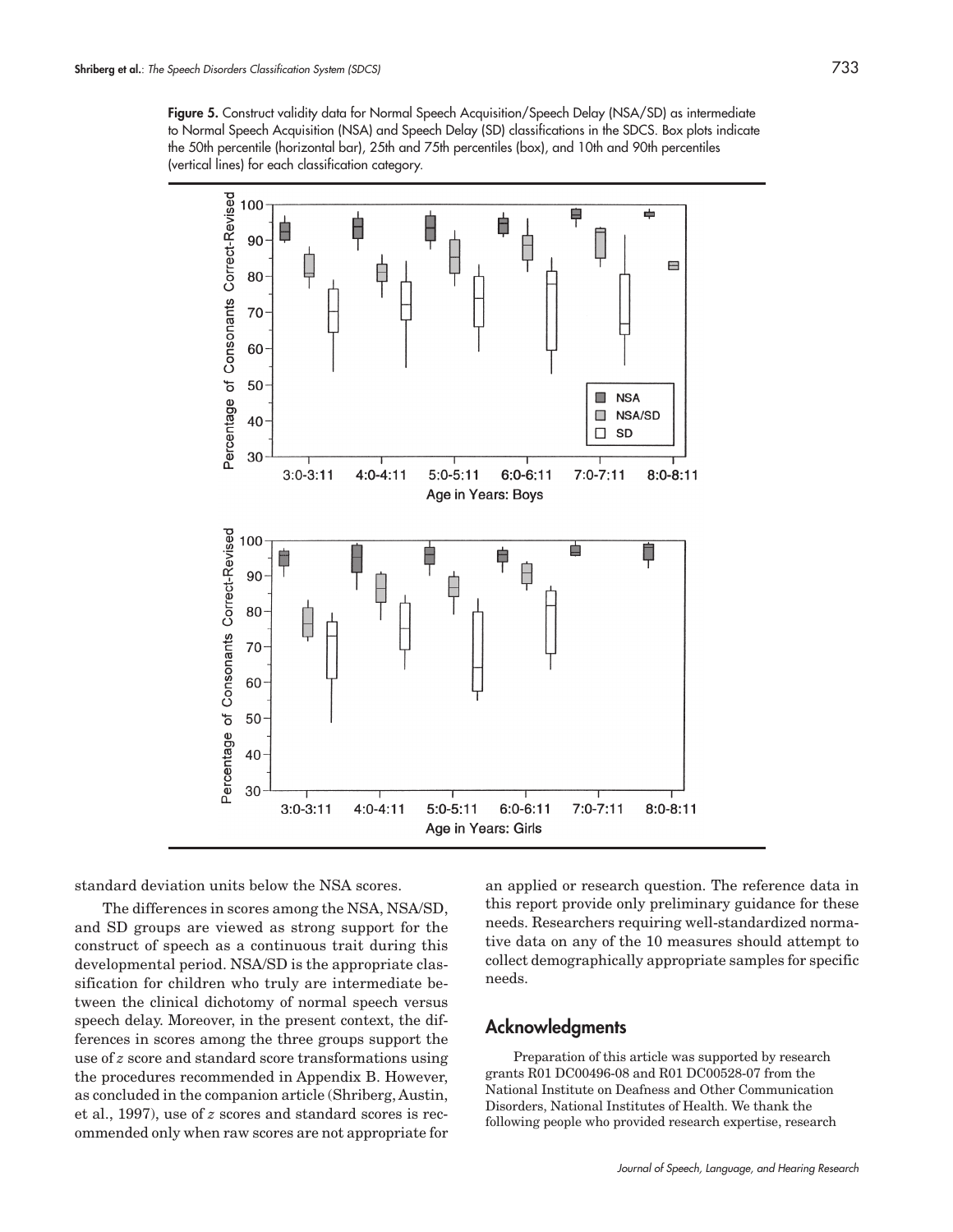assistance, and/or thoughtful discussion about measurement issues associated with the PCC and the SDCS at different stages of this project: Paula Buckwalter, Michael Chial, Mary Elbert, Peter Flipsen Jr., Lisa Freebairn, Frederic Gruber, Barbara Hodson, Doris Kistler, Joan Kwiatkowski, Gregory Lof, Julie Masterson, Karen Pollock, Bruce Pennington, Carmen Rasmussen, Nancy Records, Dorothy Ross, Hollis Scarborough, Nicholas Schork, Bruce Tomblin, Carol Widder, and Xuyang Zhang.

#### **References**

- **Bernthal, J. E., & Bankson, N. W.** (Eds.). (1994). *Child phonology: Characteristics, assessment, and intervention with special populations*. New York: Thieme Medical Publishers.
- **D'Agostino, R. B., & Stephens, A.** (Eds.). (1986). *Goodness-of-fit techniques*. New York: M. Dekker.
- **Lewis, B. A., & Shriberg, L. D.** (1994, November). *Life span interrelationships among speech, prosody-voice, and nontraditional phonological measures*. Miniseminar presented at the Annual Convention of the American Speech-Language-Hearing Association, New Orleans, LA.
- **Shriberg, L. D.** (1980). Developmental phonological disorders. In T. J. Hixon, L. D. Shriberg, & J. S. Saxman (Eds.), *Introduction to communicative disorders* (pp. 262– 309). Englewood Cliffs, NJ: Prentice Hall.
- **Shriberg, L. D.** (1983). The method of natural phonological processes. In W. Perkins (Ed.), *Current therapy of communication disorders*. New York: Thieme-Stratton.
- **Shriberg, L. D.** (1986). *PEPPER: Programs to examine phonetic and phonologic evaluation records*. Hillsdale, NJ: Lawrence Erlbaum.
- **Shriberg, L. D.** (1993). Four new speech and prosody-voice measures for genetics research and other studies in developmental phonological disorders. *Journal of Speech and Hearing Research, 36*, 105–140.
- **Shriberg, L. D.** (1994). Five subtypes of developmental phonological disorders. *Clinics in Communication Disorders, 4*(1), 38–53.
- **Shriberg, L. D.** (1997). Developmental phonological disorder(s): One or many? In B. W. Hodson & M. L. Edwards (Eds.), *Applied phonology: Perspectives and clinical applications*. Gaithersburg, MD: Aspen.
- **Shriberg, L. D., Aram, D. M., & Kwiatkowski, J.** (1997a). Developmental apraxia of speech: II. Toward a diagnostic marker. *Journal of Speech, Language, and Hearing Research, 40*, 286–312.
- **Shriberg, L. D., Aram, D. M., & Kwiatkowski, J.** (1997b). Developmental apraxia of speech: III. A subtype marked by inappropriate stress. *Journal of Speech, Language, and Hearing Research, 40*, 313–337.
- **Shriberg, L. D., & Austin, D.** (in press). Comorbidity of speech-language disorder: Implications for a phenotype

marker for speech delay. In R. Paul (Ed.), *The speech/ language connection*. Baltimore, MD: Paul H. Brookes.

- **Shriberg, L. D., Austin, D., Lewis, B. A., McSweeny, J. L., & Wilson, D. L.** (1997). The Percentage of Consonants Correct (PCC) metric: Extensions and reliability data. *Journal of Speech and Hearing Research*, *40*, 708–722.
- **Shriberg, L. D., Gruber, F. A., & Kwiatkowski, J.** (1994). Developmental phonological disorders III: Long-term speech-sound normalization. *Journal of Speech and Hearing Research, 37*, 1151–1177.
- **Shriberg, L. D., & Kent, R. D.** (1982). *Clinical phonetics*. New York: Macmillan.
- **Shriberg, L. D., & Kent, R. D.** (1995). *Clinical phonetics* (2nd ed.). Boston: Allyn & Bacon.
- **Shriberg, L. D., & Kwiatkowski, J.** (1980). *Natural Process Analysis: A procedure for phonological analysis of continuous speech samples*. New York: Macmillan.
- **Shriberg, L. D., & Kwiatkowski, J.** (1982). Phonological disorders III: A procedure for assessing severity of involvement. *Journal of Speech and Hearing Disorders, 47*, 256–270.
- **Shriberg, L. D., & Kwiatkowski, J.** (1983). Computerassisted Natural Process Analysis (NPA): Recent issues and data. In J. Locke (Ed.), Assessing and treating phonological disorders: Current approaches. *Seminars in Speech and Language, 4*, 389–406.
- **Shriberg, L. D., & Kwiatkowski, J.** (1985). Continuous speech sampling for phonologic analyses of speech-delayed children. *Journal of Speech and Hearing Disorders, 50*, 323–334.
- **Shriberg, L. D., & Kwiatkowski, J.** (1994). Developmental phonological disorders I: A clinical profile. *Journal of Speech and Hearing Research, 37*, 1100–1126.
- **Shriberg, L. D., Kwiatkowski, J., & Gruber, F. A.** (1994). Developmental phonological disorders II: Short-term speech-sound normalization. *Journal of Speech and Hearing Research, 37*, 1127–1150.
- **Shriberg, L. D., Kwiatkowski, J., & Hoffmann, K. A.** (1984). A procedure for phonetic transcription by consensus. *Journal of Speech and Hearing Research, 27*, 456–465.

Received March 8, 1996

```
Accepted November 29, 1996
```
- Contact author: Lawrence D. Shriberg, PhD, The Phonology Project, Waisman Center on Mental Retardation and Human Development, University of Wisconsin–Madison, 1500 Highland Avenue, Madison, WI 53705. Email: shriberg@waisman.wisc.edu
- Copies of the lifespan reference data and additional information are available at the Phonology Project Web site: http://www.waisman.wisc.edu/phonology/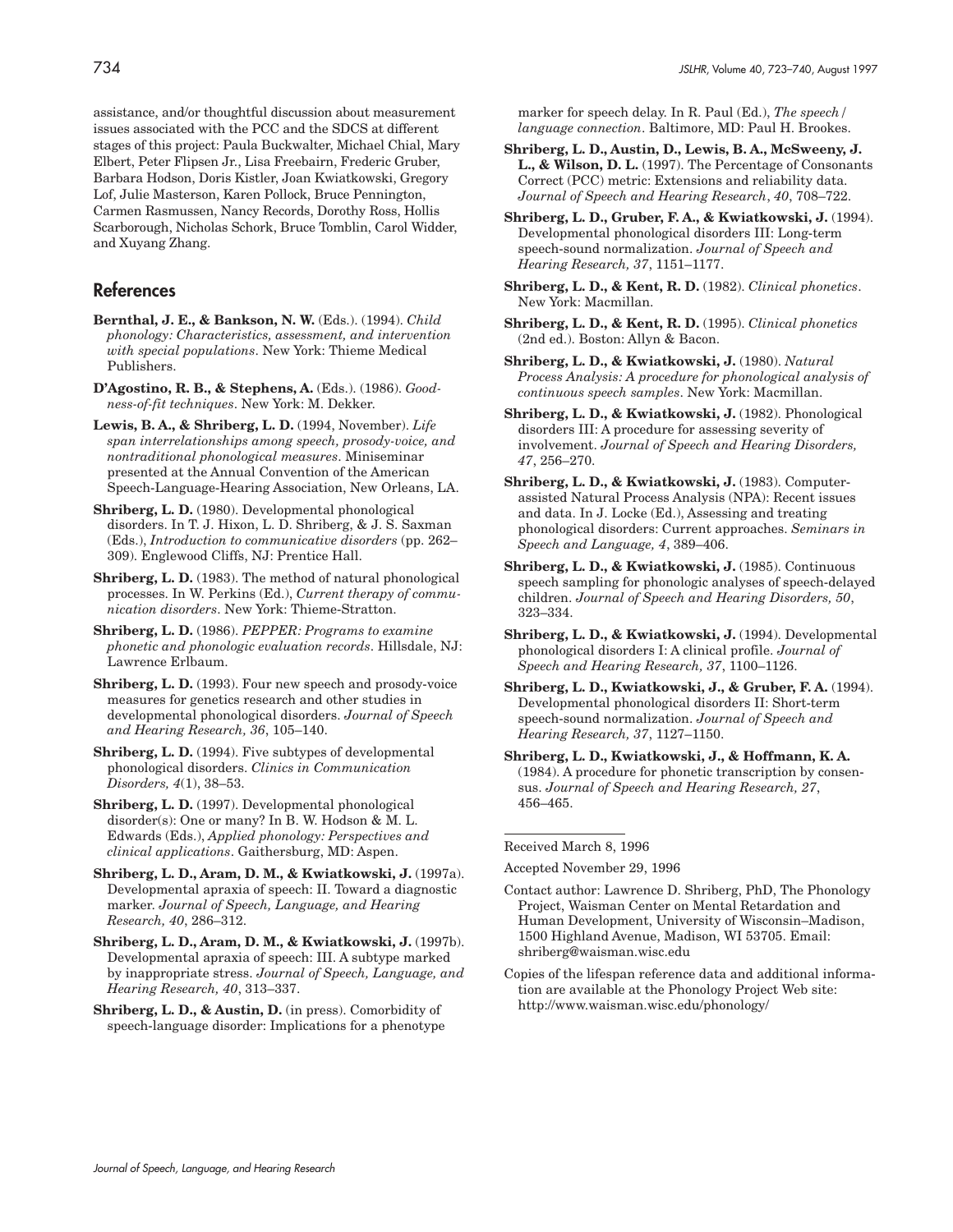# **Appendix A:** The Speech Disorders Classification System (SDCS).

Colleagues have inquired about technical details of the SDCS program, which will be ported from the VAX environment to a Windows95 PC program. For the interested reader, Figure A1 is a flow chart of the process the SDCS module of PEPPER uses to assign a classification to a conversational speech sample.

#### **Conversational Speech Sample**

The program begins with a narrowly transcribed conversational speech sample (see Shriberg, 1993, Appendix, for detailed discussion). The length of the conversational speech sample is important. To address validity and reliability concerns, the SDCS requires at least two tokens in two

**Figure A1.** Flow chart of the Speech Disorders Classification System (SDCS).



different words of any error or inventory item to be used in making a classification. As a result, a conversational speech sample rich in different word types yields more items for use in making an SDCS classification. Our lab has used 100 word types (i.e., first-occurrence words that are intelligible and not excluded for other reasons) as a goal for samples to be used for SDCS classification, although this criterion cannot always be met. For this reason, it is important to examine the descriptive tables produced by the SDCS, together with the final classification, to confirm results. The descriptive tables may also be helpful in describing the speech of children who, for reasons discussed in the companion paper (Shriberg, Austin, et al., 1997), cannot provide an adequate conversational speech sample for classification.

The conversational speech sample is entered into PEPPER using the transcription rules established for other measures, including rules about which words/utterances to disregard, how to handle unintelligible words or parts of words, and other conventions originally described in Shriberg (1986). Whereas other PEPPER analyses (such as the PCC) examine all sounds in a sample, SDCS analysis is selective in the errors that it examines to make a classification, excluding casual word forms, errors that occur only once, word-medial errors, and (most importantly) age-appropriate errors from the classification process. To ensure that casual speech forms are not considered errors, the SDCS consults a table of common words and phrases to be ignored (e.g., variants of "I don't know," "yes," "no," etc.). Errors that occur only once are excluded for reliability concerns, and errors on medial consonants are excluded because there are few reliable developmental data on word-medial consonants.

The SDCS consults several tables in the analysis process to determine whether a sound or word-shape is expected at that age and whether an error is age-appropriate. A detailed discussion of the age-appropriate criteria for normal speech acquisition for ages 2 through 9+ is included in the Appendix of Shriberg, 1993. To maximize sensitivity to some speech problems, a few common and uncommon clinical distortions are considered errors by the SDCS, even when transcribed as nonerrors.

#### **Generate Descriptive Tables**

The next step in the SDCS analysis is to generate descriptive tables, including four inventory tables (Word Shape Inventory, Syllable Inventory, Vowel Inventory, Consonant Inventory) and four error tables (Consonant Deletions, Consonant Substitutions, Common Clinical Distortions, Uncommon Clinical Distortions), which provide item-by-item details about a speaker's inventory of sounds and word shapes and a listing of all errors by type in the sample. For each line in each table, the program provides a code for the speaker's current age (in years), for 1 and 2 years younger, and for 1 year older. To code an individual line in a table, the program consults the appropriate reference tables described above.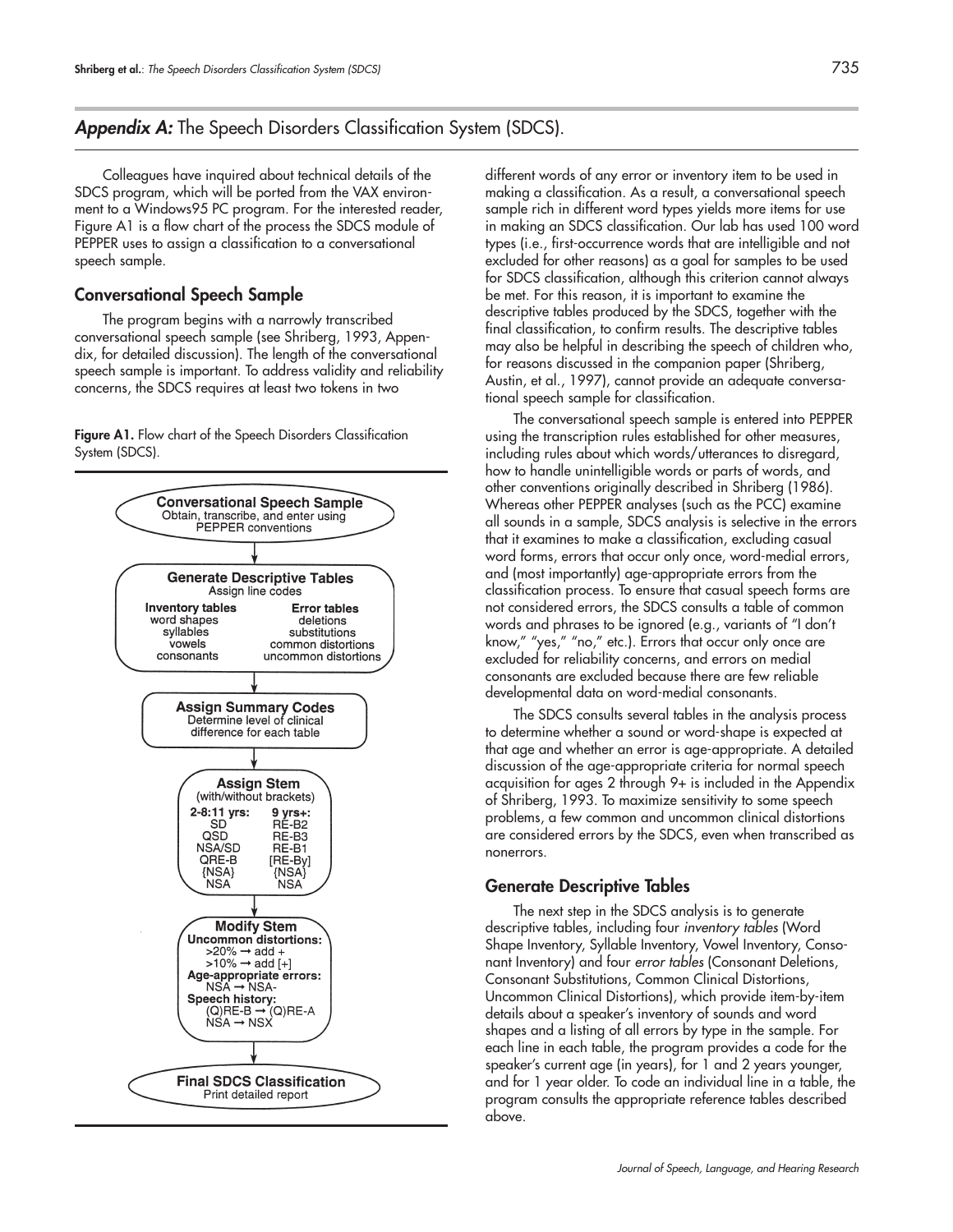#### **Inventory Tables**

For the inventory tables, each incorrect and correct occurrence of a sound or word shape is counted for all words and for all different (first-occurrence) words. Only substitution and deletion errors are considered incorrect for the inventories. The Consonant Inventory provides a further breakdown of these counts by initial, medial, and final position, and by singletons and clusters. However, only different word occurrences (in any position, singleton or cluster) are used to determine if the item is in the inventory or if it meets error criteria. A sound or word shape is determined to be in the inventory if it is produced correctly twice in two different words or produced once correctly without other errors for that sound or word shape. An inventory item meets error criteria if it is produced incorrectly twice (in two different words) and correctly only one or fewer times. An item meets questionable error criteria if there is one incorrect production and one or fewer correct productions, or if the sound or word shape is expected to be present at the speaker's age and does not occur in the sample (and is not considered rare).

#### **Error Tables**

For the error tables, each deletion, substitution, and distortion (common and uncommon) is listed in the appropriate table. As in the Consonant Inventory, deletions and substitutions are reported by word position and by singleton versus cluster; however, only the initial and final positions are used to determine the line code (i.e., medial errors are disregarded). If more than one substitution type occurs for a consonant (e.g.,  $f/\theta$  and  $f/\theta$  both occur) the counts for each substitution type appear as separate lines in the Consonant Substitutions table, and the sum of all substitutions for the target sound appear in a single summary line. Only the summary line is used when determining the Substitutions code at the table level.

For 6- to 8-year-old children, substitutions that are perceptually and productively similar to the common clinical distortions (i.e., w/r is similar to derhotacized /r/) are considered only for making a QRE classification and, therefore, are marked differently than other substitution errors. (QRE substitutions are: initial position: w/r, w/l; final position: vowel/r, vowel/l; any position:  $t/\theta$ ,  $\theta$ /s,  $\delta$ /z, vowel/ ´±, vowel/∏±.) A deletion, substitution or distortion meets error criteria if it occurs at least twice in two different words and meets questionable error criteria if it occurs only once or in only one word. Distortion errors meet multiple error criteria if they occur four or more times in four or more different words.

# **Assign Summary Codes**

Next, a summary code is assigned for each of the inventory and error tables. For the inventory tables, a summary code is assigned for the Vowel Inventory, Consonant Inventory, and the combined Word Shape Inventory and Syllable Inventory tables. For the error tables, summary codes are assigned for Deletions, Substitutions, and Common Clinical Distortions, with a separate code assigned for QRE Substitutions. Common clinical distortions are divided into six classes: labialized, dentalized, lateralized, velarized, derhotacized, and epenthetic stop /g/ added to /ŋ/ (i.e.,

[ŋʲ]). Each class receives a summary code (as above), and the Common Clinical Distortions summary code is assigned the lowest code for any class. Uncommon Clinical Distortions are considered at a later point in the classification process. As with the line codes, summary codes are assigned for the speaker's current age, 1 and 2 years younger, and 1 year older. Whereas the line codes indicate whether a speaker's productions meet error criteria, the summary codes indicate whether the speaker has a clinical difference (CD) in one or more areas of speech production. Criteria for the four levels of clinical difference used to make SDCS classifications are defined in Table A1.

#### **Assign a Stem**

After all of the summary codes and the combined codes are assigned, the SDCS consults the classification table that lists the coding criteria for each of the stems and stem/bracket classification categories. Whereas NSA is appropriate for all ages, the remaining classifications are divided into two groups: those appropriate for speakers age 2 to 8 years (NSA, NSA/SD, QSD, SD, QRE) and those appropriate for speakers age 9 years and older (RE-1, RE-2, RE-3). Table A2 lists these classifications with their definitions and coding criteria.

### **Modify Classification Stems**

The last step in the SDCS is to modify the assigned stem/ brackets to reflect uncommon distortion errors, age-appropriate errors, and (for NSA and RE classifications) to reflect a speaker's speech history.

#### **Uncommon Clinical Distortions**

Because there are few normative data for uncommon clinical distortions, the SDCS does not make classification decisions based on these errors. However, their presence or absence may be important for clinical and/or research questions. To reflect the frequency of occurrence of these errors, a "+" is added to any stem if uncommon clinical distortions occur in more than 20% of words in the sample, and a "[+]" is added if 10–20% of the words have these errors.

#### **Age-Appropriate Errors**

For speakers classified as NSA, {NSA}, or NSA/SD, if age-appropriate errors occur a "-" is added to the NSA stem (i.e., NSA-, {NSA-}, NSA-/SD).

#### **Speech History**

Finally, the database is examined to determine if the speaker has a history of speech disorders. If the speaker has a previous sample in the database that meets criteria for any of the disorder classifications, or if a database variable indicates a documented history of speech disorder, NSA, QRE, and RE stems are modified to reflect that history. The NSA stem is changed to NSX, where X is the age at which speech normalized (e.g., a child classified as QSD at age 3 and {NSA-} at age 4 would receive a final classification of {NS4-}). The "B" in a QRE-B or RE-B stem is changed to an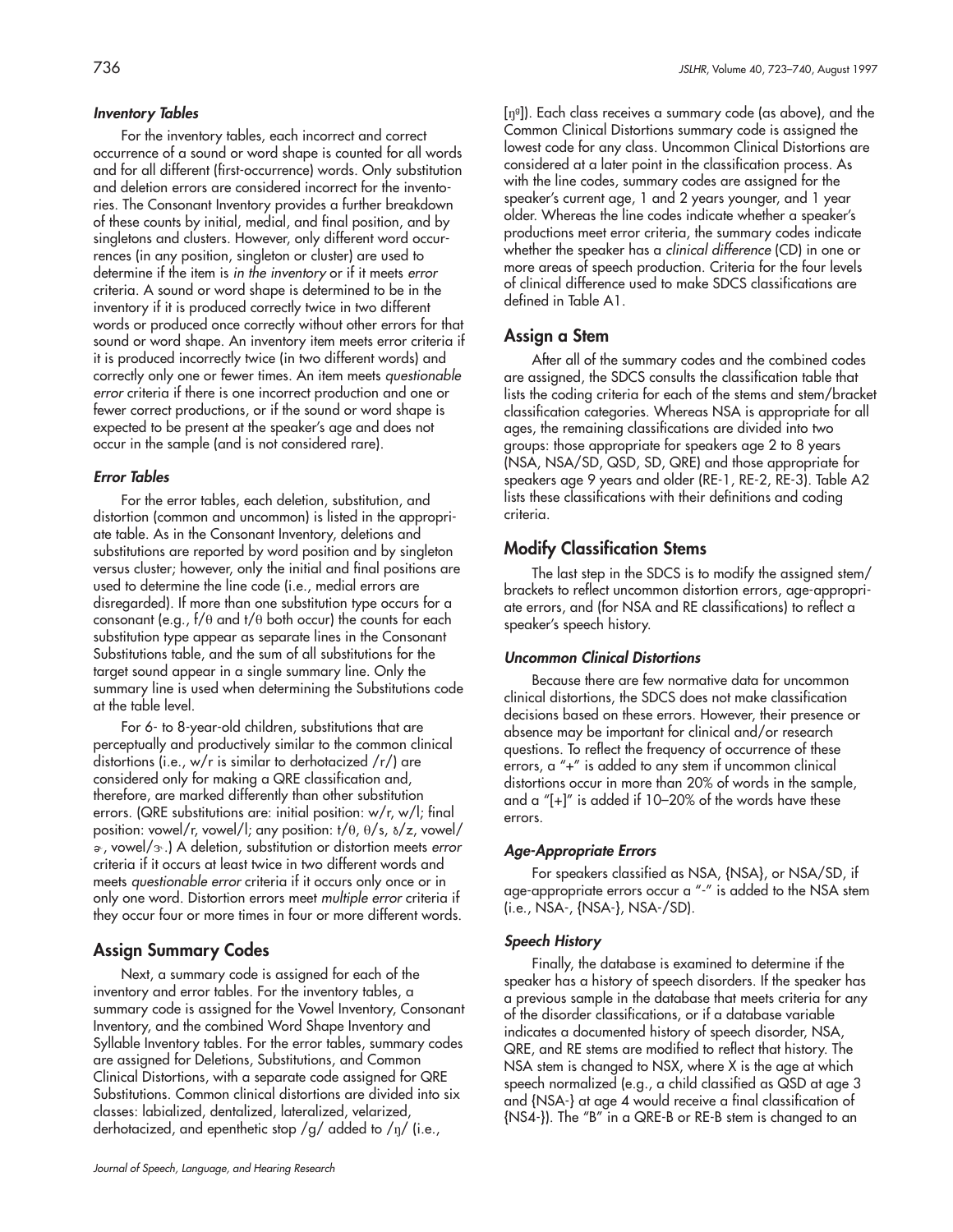|     | Level of clinical difference     |                                                                  | Criteria                                                                                                                                                                                                                                 |
|-----|----------------------------------|------------------------------------------------------------------|------------------------------------------------------------------------------------------------------------------------------------------------------------------------------------------------------------------------------------------|
| No. | Term                             | <b>Inventory Tables</b>                                          | <b>Error Tables</b>                                                                                                                                                                                                                      |
|     | Questionable clinical difference | Questionable errors occurred for one or<br>more inventory items. | Questionable errors were found for one or more<br>target consonants.                                                                                                                                                                     |
| 2   | Marginal clinical difference     | One sound or word shape meets error criteria.                    | One target consonant meets error criteria.                                                                                                                                                                                               |
|     | Clinical difference              | Two or more sounds or word shapes meet<br>error criteria.        | Substitutions and Deletions: Two or three target consonants<br>meet error criteria.<br>Distortions: Two or more sounds in at least one class meet<br>error criteria or one sound in at least one class meets<br>multiple error criteria. |
|     | Multiple clinical differences    | Not applicable                                                   | Substitutions and Deletions: Four or more target consonants<br>meet error criteria.                                                                                                                                                      |

|  |  | Table A1. Criteria for levels of clinical difference (CD) used to make SDCS slassifications. |  |  |  |  |  |  |  |  |  |  |  |  |  |  |  |
|--|--|----------------------------------------------------------------------------------------------|--|--|--|--|--|--|--|--|--|--|--|--|--|--|--|
|--|--|----------------------------------------------------------------------------------------------|--|--|--|--|--|--|--|--|--|--|--|--|--|--|--|

| <b>Table A2.</b> Description of and criteria for SDCS classifications. |  |  |  |
|------------------------------------------------------------------------|--|--|--|
|------------------------------------------------------------------------|--|--|--|

|              | <b>Eligible ages Classification</b> | <b>Description</b>                                                                                              | Criteria                                                                                                                                                                                |
|--------------|-------------------------------------|-----------------------------------------------------------------------------------------------------------------|-----------------------------------------------------------------------------------------------------------------------------------------------------------------------------------------|
| All ages     | <b>NSA</b>                          | Normal Speech Acquisition                                                                                       | May include questionable CD. <sup>a</sup> Intelligibility Index (II) > 80%                                                                                                              |
|              | $\{NSA\}$                           | Marginal NSA                                                                                                    | All ages: Marginal CD for Substitutions or Deletions and/or CD or<br>marginal CD for any inventory table. Ages 6-8: As above or marginal<br>CD for Distortions and/or QRE Substitutions |
| $2:0 - 8:11$ | NSA/SD                              | Between NSA and Speech Delay                                                                                    | CD for Vowel Inventory, Deletions, or Substitutions or Marginal CD or<br>CD for two of these three tables or II between 76% and 80%                                                     |
| $2:0-8:11$   | <b>SD</b>                           | Speech Delay                                                                                                    | Multiple CD for Deletions or Substitutions or CD for Vowel Inventory,<br>Deletions, or Substitutions (2 of these 3)                                                                     |
| $2:0-5:11$   | QSD                                 | Questionable Speech Delay                                                                                       | Meets criteria for Speech Delay at current age, but does not meet<br>criteria for one year younger                                                                                      |
| $6:0 - 8:11$ | QRE                                 | Questionable Residual Errors                                                                                    | CD for QRE Substitutions and/or Distortions                                                                                                                                             |
| $9+$         | $RF-1$                              | Residual Errors 1 - Common Clinical<br><b>Distortions</b>                                                       | CD for Distortions                                                                                                                                                                      |
|              | $RE-2$                              | Residual Errors 2 - Common Clinical<br>Distortions and Imprecise Speech                                         | CD for Distortions and Multiple CD for Deletions or Substitutions or<br>CD for Vowel Inventory, Deletions, or Substitutions (2 of these 3)                                              |
|              | $RE-3$                              | Residual Errors 3 - Imprecise Speech                                                                            | Multiple CD for Deletions or Substitutions or<br>CD for Vowel Inventory, Deletions, or Substitutions (2 of these 3)                                                                     |
|              | $[RE-y]$ ,<br>$y = 1, 2, or 3$      | Residual Errors 1, 2, or 3 - with<br>marginal Common Clinical Distortions<br>and/or marginally Imprecise Speech | Marginal CD for Distortions and/or marginal CD for Vowel Inventory,<br>Deletions, or Substitutions. Meets other criteria for RE-1, RE-2, or RE-3.                                       |

a CD: Clinical Difference (see Table A1)

"A" (e.g., QRE-A, RE-A1). If there is no history of speech disorder recorded in the database, the "B" assigned as a default remains in the RE classification (e.g., QRE-B, RE-B1).

The final output of the SDCS program is a multiple page report that includes the inventory tables, error tables, lists of all summary and combined codes, and the SDCS classification. To complete the description of the sample, a panel of all 10 of the measures described in the companion paper (including early, middle, and late subscales where appropriate; Shriberg, Austin, et al., 1997) are printed for the sample being classified and for any earlier or later samples available in the database from the same speaker.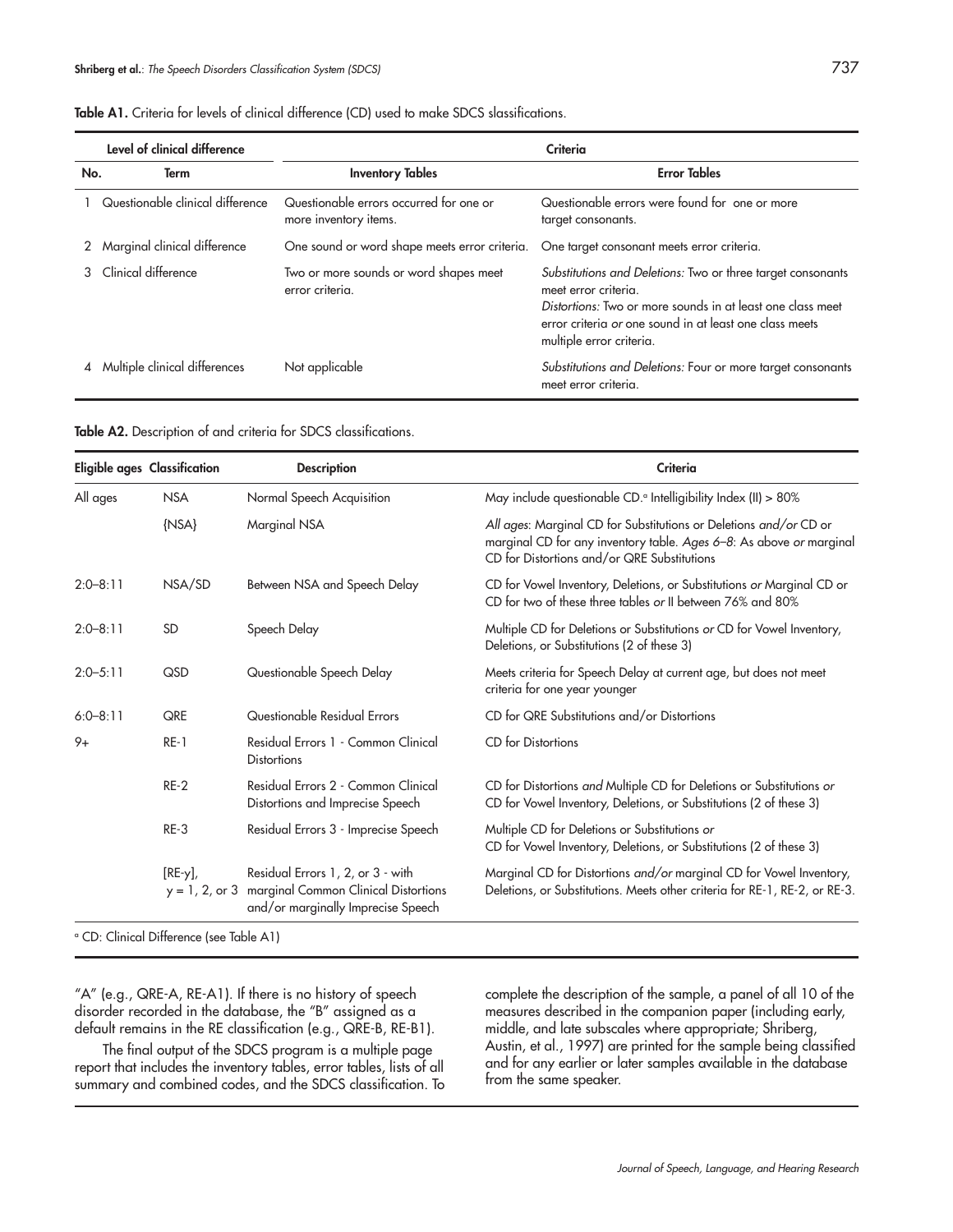# **Appendix B:** Statistical analyses of the reference data.

Three questions about the psychometric characteristics of the reference data were posed and answered using descriptive tallies and displays and inferential statistical analyses. Findings were used to develop the tabular formats for the reference data and to guide recommendations in the text for using this information.

# **Are the Distributions of Scores on the 10 Speech Measures Appropriate for Parametric Statistics on Untransformed (Raw) Scores?**

Five descriptive statistics (mean, median, standard deviation, skew, kurtosis) were obtained for each of the 10 speech measures for each Age x Gender subgroup of 3- to 8 year-old NSA children. These statistics were inspected to determine whether untransformed raw scores were appropriate for parametric descriptions and applications, including <sup>z</sup> scores and standard scores. Anderson-Darling tests for normality, which are appropriate for sample sizes above 8 subjects (D'Agostino & Stephens, 1986), indicated that distributions did not statistically differ from normality ( $p > .05$ ) for 34 (34%) of the 100 tests (10 Measures  $\times$  5 Ages  $\times$  2 Genders; tests could not be performed for the 8-year-old boys and girls in the original analyses because cell sizes were fewer than 8 speakers). As expected, significant departures from normality occurred on the measures for which means approached 100% at the youngest ages, including the Intelligibility Index, PVC, PVC-R, and PCI; only 7 (17.5%) of the 40 statistics for these measures failed to reject normality. The ACI distributions also had significant departures from normality, as might be expected given the nonlinearity of the measure discussed in the companion paper (Shriberg, Austin, et al., 1997).

For the three measures of consonant production, PCC, PCC-A, and PCC-R, however, 16 (53.3%) of the 30 tests failed to reject a null hypothesis of normality, with associated skew and kurtosis values only infrequently above 2.0. For the PPC and PPC-R, which reflect both consonant and vowel production, 9 (45%) of the 20 tests failed to reject normality. Finally, for Anderson-Darling tests on all measures for Age x Gender children in the QRE, NSA/SD, and SD subgroups, 99 (69.7%) of the 140 tests failed to reach the value needed to reject normality.

Departures from patently normal distributions on the 10 quantitative measures were expected because, based on qualitative criteria, the lack of age-inappropriate speech errors in these samples allowed them to be classified by the SDCS as NSA. This effectively skewed scores for some measures towards 100% competence and reduced their range in comparison to distributions on measures that include all performance levels (i.e., both affected and nonaffected individuals). As indicated in the analyses above, however, the primary sense of the data is that departures from normality in the NSA speakers were not so severe as to recommend use of a transformation to improve normality. Moreover, departures from normality within the NSA subjects occurred least for Age

x Gender groups on the PCC, PCC-A, and PCC-R. Together with the evidence from the descriptive statistics illustrated in the text—particularly the sensitivity of the PCC, PCC-A, and PCC-R measures to differentiate SDCS classification subgroups—the outcomes from these analyses were viewed as providing statistical support for the use of parametric procedures with the reference data for 3- to 8-year-old children. Specifically, these analyses supported the use of untransformed raw scores and the use of means and standard deviations of the raw scores as measures of central tendency and dispersion, respectively.

At 9 years and above, NSA speakers' scores approach 100% on all measures. Therefore, the data are too skewed to justify use of a transformation in order to use standard deviations to compute Age x Gender z scores. However, as indicated in the text, means and standard deviations are used for descriptive purposes because medians on each measure would invariably be an uninformative 100%. To aid in the descriptive value of these data for older speakers, the reference data include the lowest score obtained on the measure by speakers in each SDCS Age x Gender subgroup.

# **Do the Descriptive Statistics Support the Use of Age x Gender Statistics to Compute Standard Scores?**

Following the positive conclusion on the suitability of the 3- to 8-year-old data for parametric procedures, the next analyses examined mean and standard deviation trends for the NSA speakers in these Age x Gender subgroups. The goal was to determine if it was appropriate to use means and standard deviations for the purposes of z score and standard score calculations.

#### **Age Trends for Standard Deviations**

The PCC-R was selected as the most appropriate measure on which to test trends within and across different age and SDCS groups. Standard deviations of the NSA Age x Gender subgroups on the PCC-R varied from 3.1 to 5.3 in the 3- to 5 year-old groups and from 1.0 to 3.1 for the 6- to 8-year-old groups. Although these differences in standard deviations are minor in absolute magnitude, the ratio of differences among standard deviations (as large as 3:1) would have important consequences for standard scores (which are most appropriate when subgroups have approximately similar standard deviations).

To test an alternative approach, means and standard deviations in the 3- to 5-year-old groups and 6- to 8-year-old groups were compared to determine if it might be useful to constitute two larger groups with common standard deviations. Because girls scored slightly higher than boys for most age groups, collapse across gender was not considered. These two age groupings were considered appropriate because they share the same potential SDCS classifications (3–5: NSA, NSA/SD, QSD, SD; 6–8: NSA, NSA/SD, SD, QRE). Moreover, although allowable errors change somewhat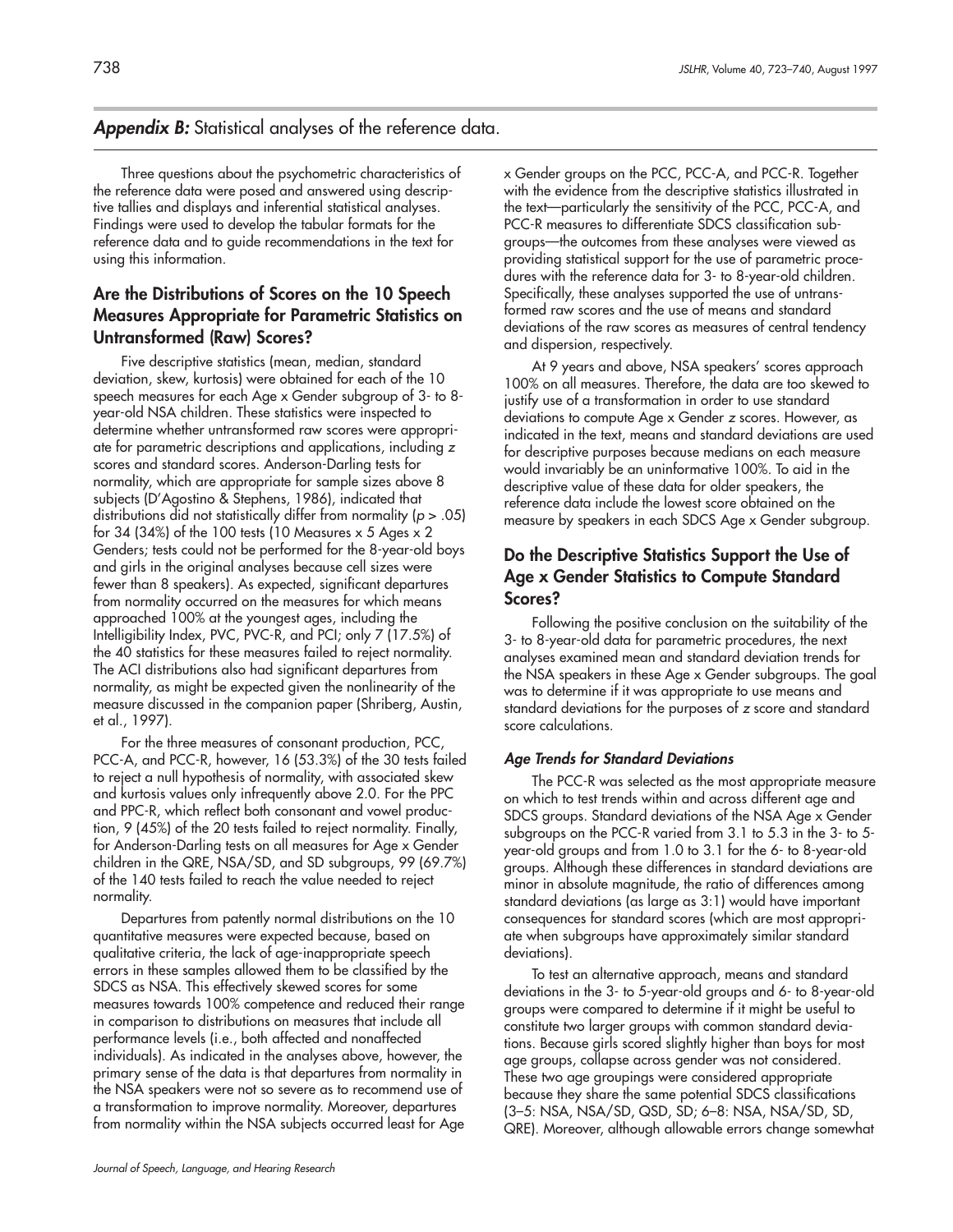from year to year, the largest change in expectations occurs after the age of 5.

For the 3- to 5-year-old children of each gender, t tests were performed that compared one age group to the two remaining age groups (3 vs. 4 and 5, 4 vs. 3 and 5, and 5 vs. 3 and 4). Results differed by speech measure, with two subgroups of measures differentiated by whether or not they counted all distortions (PPC-R, PCC-R, PVC-R) or only uncommon clinical distortions as errors (PCC-A), versus the measures that count all clinical distortions as errors (PPC, PCC, PVC). For the former group of four measures, the only statistically significant difference between age groups (p < .05) was the t test for 5-year-old girls compared to the 3- and 4-year-old girls on PCC-A scores. For each of the measures in the latter subgroup (PPC, PCC, PVC), most comparisons of performance at age 3 versus 4/5, 4 versus 3/5, and 5 versus 3/4 were statistically significant at alpha levels ranging from .05 to .001. These findings indicated that the 3- to 5-year-old children could be considered as one group for those measures that scored all or some distortions as correct. However, because scores on the measures that score distortions as incorrect differ statistically by age, caution should be used when using the grouped reference data for these measures.

In like manner, t tests were performed for 6- to 8-year-old groups (6 vs. 7 and 8, etc.). Statistically significant differences were found for most comparisons, except for the two vowel measures (PVC and PVC-R). On inspection, the large number of significant differences appeared to be associated with disproportionate cell sizes. The conclusion from these analyses was that it was also appropriate to derive a common standard deviation for each gender in these older children.

#### **Procedure to Derive Common Standard Deviations**

Combined standard deviations, one for each gender for all 3- to 5-year-olds and one for each gender for all 6- to 8 year-olds, could be calculated in two ways. One way would be to ignore age within subgroups and calculate standard deviations for each gender in each subgroup (3–5 and 6–8), which would preserve whatever weighting was associated with each age (i.e., recall that the cell sizes differ considerably per Age x Gender subgroup). Alternatively, the standard deviations at each age within subgroups could be averaged, which would give equal weight to each age group.

As each of the above procedures could be justified from the perspective of at least one of the Age x Gender groups, the decision was to combine the two approaches. For the 3- to 5-year-olds, the standard deviations for boys and girls were calculated from the scores pooled over age, and the standard deviations for each age group were averaged. These two scores were then averaged to determine a derived standard deviation recommended for use to calculate z scores and standard scores (see below).

Similar procedures were used to derive a standard deviation for NSA children in the 6- to 8-year-old group. Because the 7- and 8-year-old groups were significantly smaller in size than the 6-year-old group, with standard deviations as small as 1.0, an average of these standard deviations might have produced z scores that presented a false picture of severity of involvement for the 6-year-olds. As an alternative, the pooled standard deviations were averaged with the 6-year-old standard deviations to calculate the derived standard deviation.

Thus, as shown in the sample reference data in Table 2, two standard deviations are calculated for the NSA boys and girls. The first SD (SD1) is the standard deviation of the Age x Gender x SDCS subgroup. The second SD (SD2) is the derived standard deviation. The reference data also include means and standard deviations from the two larger age groups (3–5 and 6–8) used to calculate the derived standard deviations.

# **What Is the Most Appropriate Procedure to Derive z Scores and a Standard Score for the Reference Data?**

The third question concerned procedures to transform raw scores to z scores, and, in turn, z scores to standard scores.

#### **Z Scores**

As described in the text, when raw scores for the 10 measures are used descriptively, it is appropriate to use the standard deviations obtained for each measure on each Age x Gender subgroup. However, when z scores are used to compare children of different ages and gender, a different approach is recommended based on the preceding analyses.

A z score for a measure is computed by dividing the difference between the reference mean and an individual's score by the reference standard deviation. On the basis of the above analyses, a combined approach is suggested for obtaining z scores from the reference data. For the reference mean term in the calculation, the mean of a subject's appropriate Age x Gender subgroup should be used. However, for a maximally conservative comparison of z scores for children of widely different ages, the standard deviation should be selected from the appropriate grouped data (i.e., the derived standard deviations (SD2) for each gender for 3- to 5-yearolds and 6- to 8-year-olds). Again, use of the derived standard deviation negates the influence of differences in standard deviations associated with cell-size differences in the reference data.

#### **Standard Scores**

As described in the text, z scores are often transformed into an alternative standard score solely for ease of understanding. Z scores typically contain decimal points, may be negative numbers, and their range is not intuitively understood. Standard scores meet these needs by setting a mean to a more intuitive number (e.g., 50 or 100) and by selecting a standard deviation that best accommodates the range of expected z scores. Standard scores are calculated by multiplying a subject's z score by the chosen standard deviation and adding or subtracting (based on the sign of the <sup>z</sup> score) the product from the chosen mean.

The choice of a mean and standard deviation for the standard score for the present data was influenced by two factors. First, a mean of 100 was perceived as more intuitive than a mean of 50. Second, because the raw scores of speech-delayed children were so much lower than those of the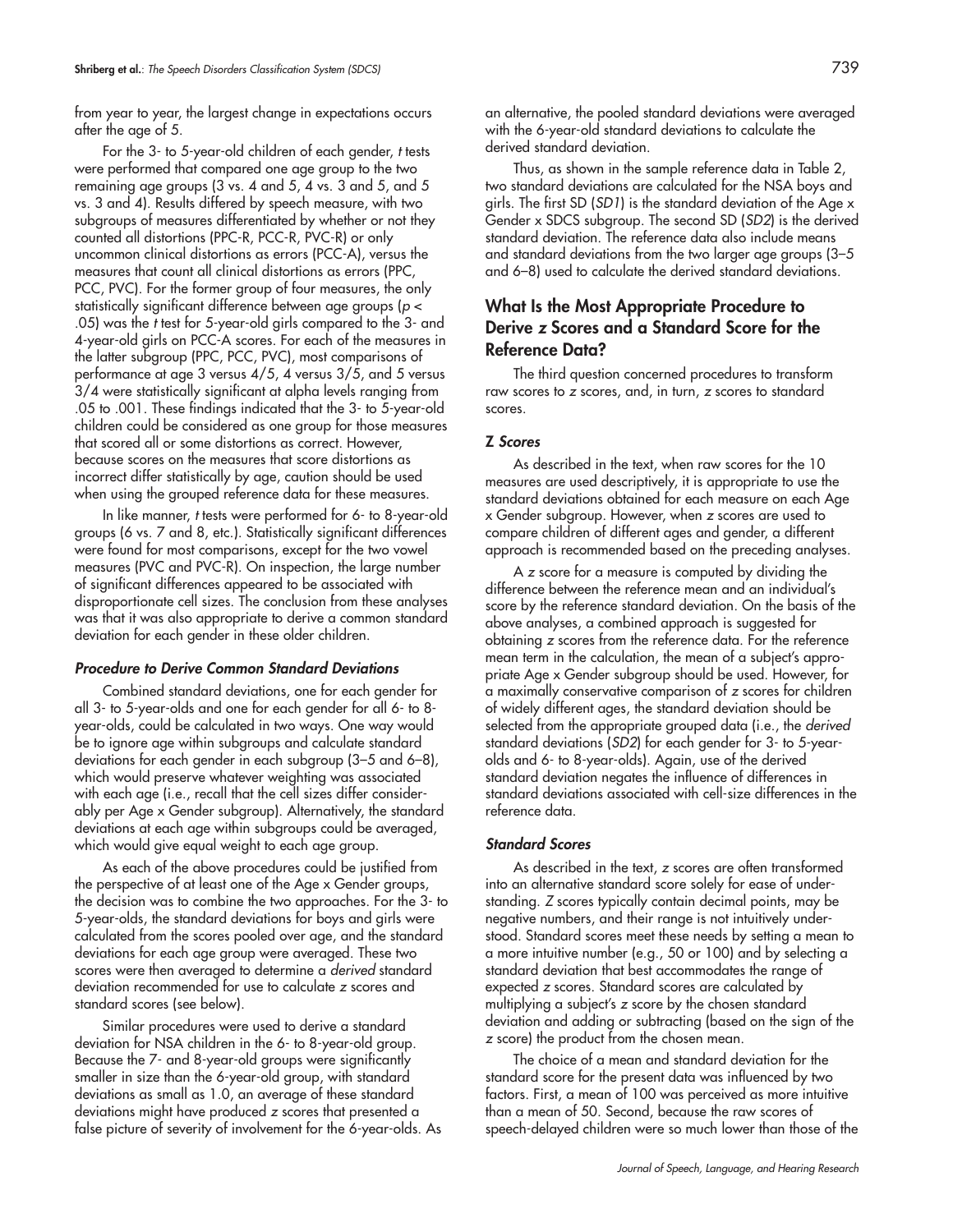NSA children on some measures, the standard deviation for the standard score would need to be relatively small. For example, the SD children scored significantly below the NSA children on the PCC-R, with scores ranging from 32.0% to 90.7% for 3- to 5-year-old children, and 47.4% to 91.5% for 6- to 8-year-old children. Z score transformation of the lowest score in the 6- to 8-year-old group (47.4%) using the derived standard deviation of 3.0 resulted in a z score of –15.6 for a 6-year-old male (i.e., 15.6 standard deviations below the mean of 6-year-old NSA boys).

The above considerations provided rationale for setting

the mean for the standard score to 100 and the standard deviation to 5. Using these values, the z score of –15.6 above transforms to a standard score of 22 (i.e., remains a positive standard score). Thus, NSA children with positive z scores will have standard scores above 100 (three standard deviations above = 115), whereas samples from very involved children might approach zero on some measures. For measures with very high subgroup means and small standard deviations (PCI, PVC-R, II and Early-8 subscales on the PCC, PCC-A, PCC-R, and PCI), some very severely involved SD children may have z scores that transform to a negative standard score.